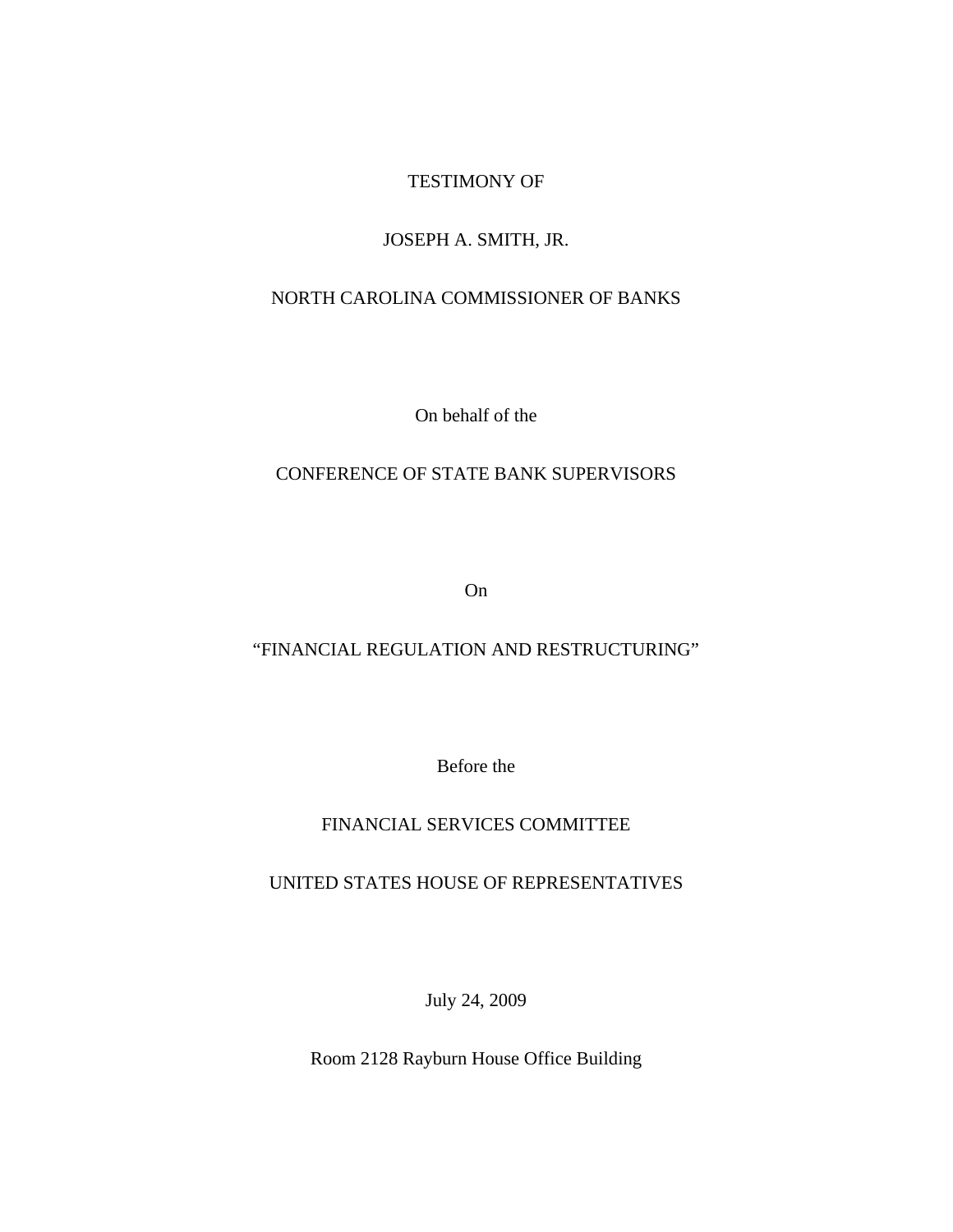#### **INTRODUCTION**

 Good morning, Chairman Frank, Ranking Member Bachus, and distinguished members of the Committee. My name is Joseph A. Smith, Jr. I am North Carolina Commissioner of Banks and Chairman of the Conference of State Bank Supervisors (CSBS), the professional association of state officials responsible for chartering, regulating and supervising the nation's approximately 6,000 state-chartered banks. In addition to regulating banks, most state banking departments also supervise the residential mortgage industry as well as many other areas of consumer finance and lending. As the mortgage industry has evolved over the past two decades, CSBS has expanded its mission beyond traditional commercial bank supervision and has been working closely with the American Association of Residential Mortgage Regulators (AARMR)to enhance supervision of the mortgage industry.

Thank you for inviting CSBS to testify today on the Administration's plan for financial regulatory reform. CSBS applauds this Committee and the Administration for the time and energy put into this challenging undertaking. CSBS looks forward to working with Congress and the Administration toward a reform plan that makes meaningful and sustainable improvements in the way our financial system serves the public and strengthens local communities and our nation's economy.

Upon the release of the Administration's regulatory restructuring proposal and Chairman Frank's introduction of H.R. 3126, CSBS and its members began a process of evaluating the various proposals and developing policy positions and recommendations. I would like to thank my colleagues in states across the nation for their thoughtful efforts. My statement today reflects the positions and recommendations that emerged from this process.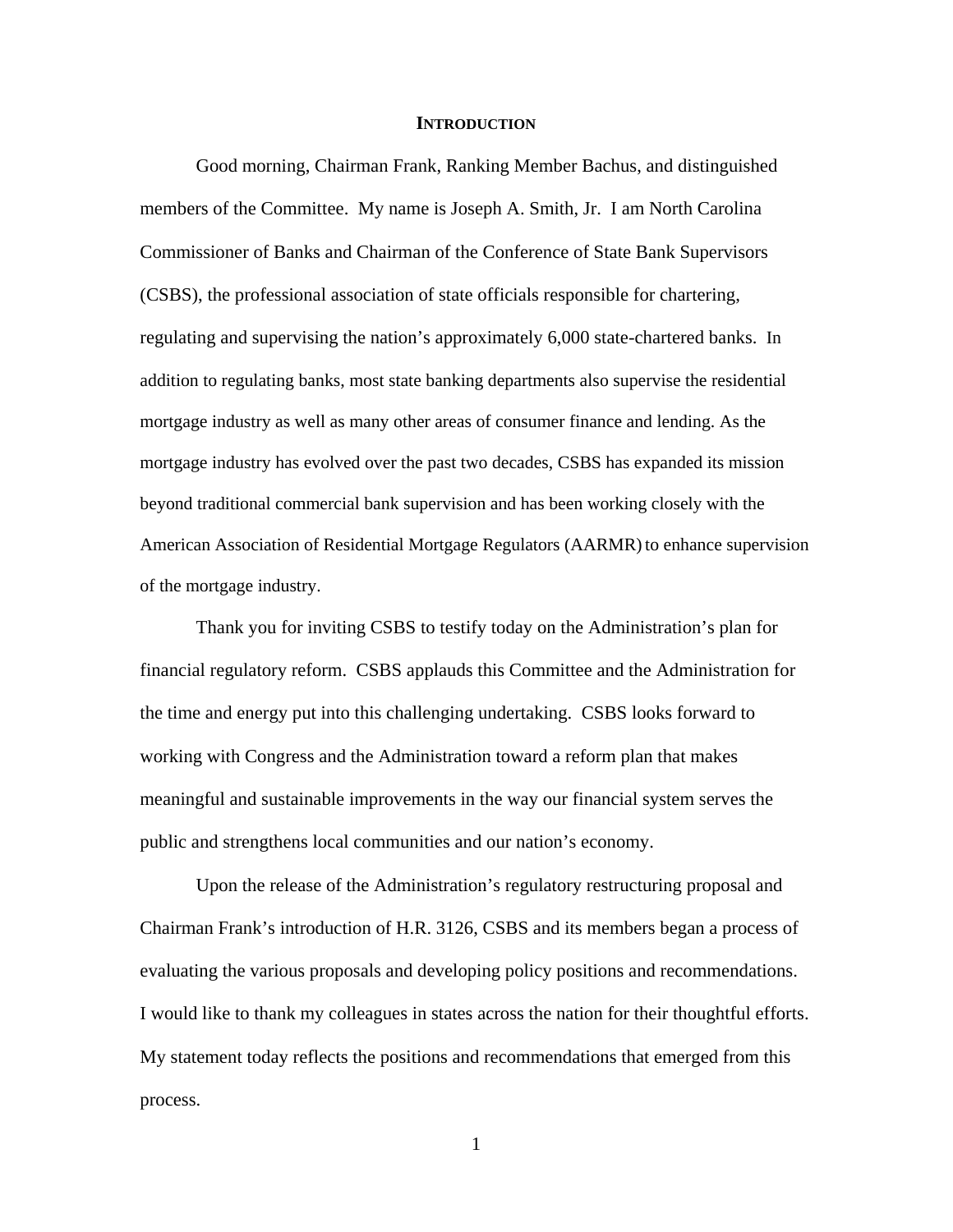The financial crisis and the recent economic downturn have exposed weaknesses in financial oversight, identified gaps in statutes and regulations, uncovered harmful industry practices and products, highlighted imprudent consumer habits, and sparked an important debate among regulators, the industry, consumer groups, the Administration and Congress. From where the members of CSBS sit, with years of financial services supervisory and regulatory experience and with a real-time appreciation for the impact of the current crisis on consumers and communities, it is clear that some form of financial regulatory reform is necessary. The legacy of this crisis could be a highly concentrated and consolidated industry that is too close to the government and too distant from the consumer and the needs of our communities. That need not be the result -- but it is the course we are on. To avoid that outcome, Congress needs to realign the regulatory incentives around consumer protection and directly address and end "too-big-to-fail." To prevail through the next crisis, we need a diverse industry, not a handful of mega-banks.

 We believe that effective regulatory restructuring should promote and maintain a financial services industry that is safe, sound, diverse, and competitive and that provides a broad range of borrowers with access to sustainable credit. This industry must serve consumers with a diverse universe of understandable financial services and products that meet a wide range of financial and borrowing needs, and these consumers need to have confidence in a legal and regulatory structure that protects them from abusive products and providers. The regulatory structure must create incentives for innovation and prudent growth, but it also must have robust safeguards to prevent growth driven by excessive risk taking and leverage and to protect taxpayers from potentially unlimited liability.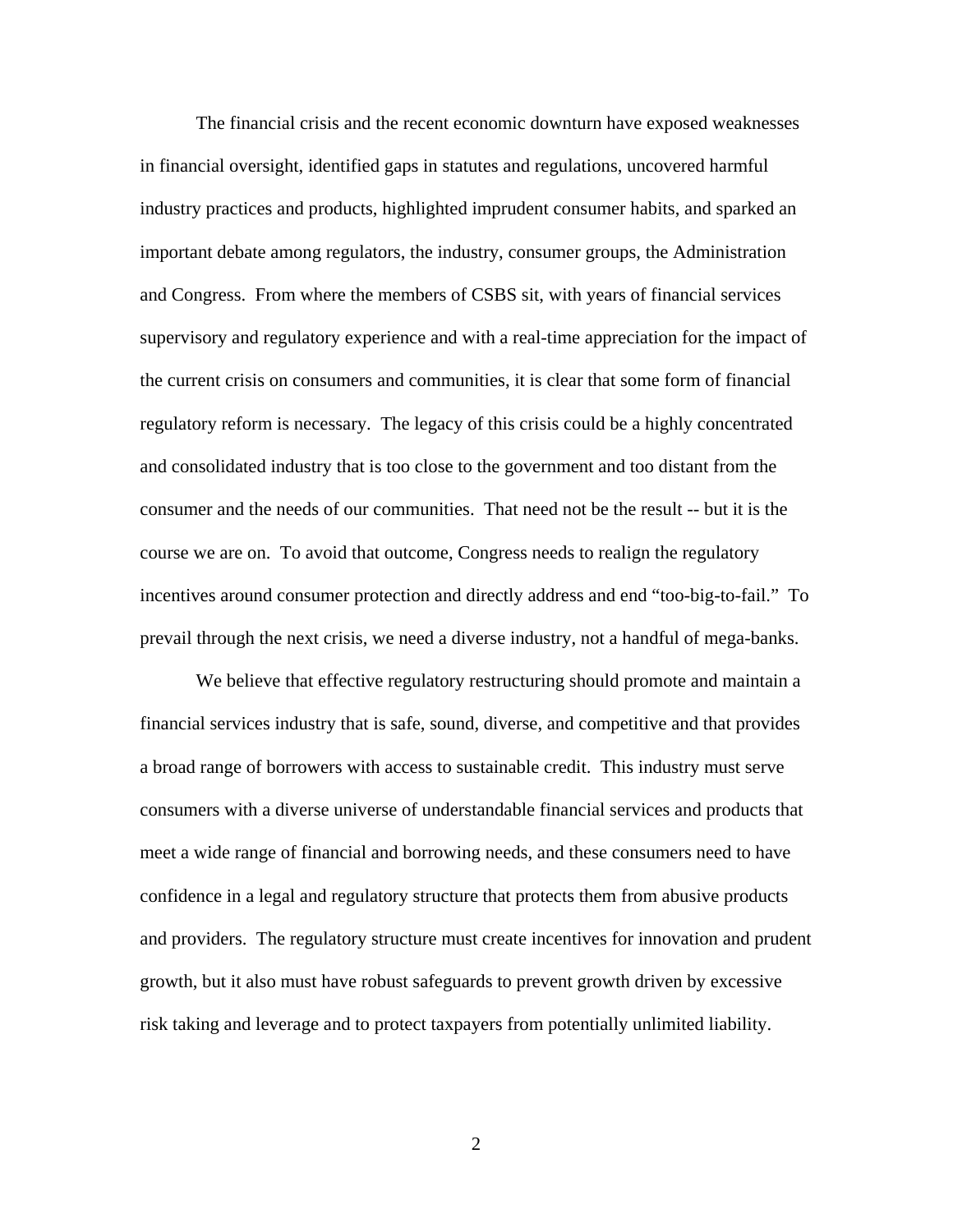CSBS believes that many provisions of the Administration's plan would significantly advance these goals. These include the continuation of the current supervisory structure for state-chartered banks, a comprehensive approach to consumer protection in the financial services arena, and the recognition of the importance of state law and state law enforcement in accomplishing consumer protection.

CSBS also believes, however, that some provisions of the Administration's plan would be inconsistent with the objective of a strong, diverse, and competitive financial services industry that provides broad access to affordable credit and more effectively protects consumers and taxpayers. In particular, we are concerned that the Administration's plan inadequately addresses the systemic risks posed by large complex financial institutions. The Administration's plan leaves open the real prospect of creating a bifurcated industry, with one class of systemically significant large institutions that enjoy real and perceived federal preferences and "the rest," those who lack the scale to merit an implicit link to the government and the market advantages such a link confers. This disparate treatment is unsustainable and likely would drive non-systemic institutions out of business or to the margins. Finally, we believe that still other aspects of the Administration's proposal warrant further discussion and detail in order to determine whether and how they will serve our broader goals.

My testimony today will present our perspective on these issues, discussing four main elements: the proposal to create a new Consumer Financial Protection Agency; the proposal to create a new Financial Services Oversight Council; the proposal for a new resolution regime for failing bank holding companies, including Tier 1 financial holding companies; and the structure for consolidated supervision of large, interconnected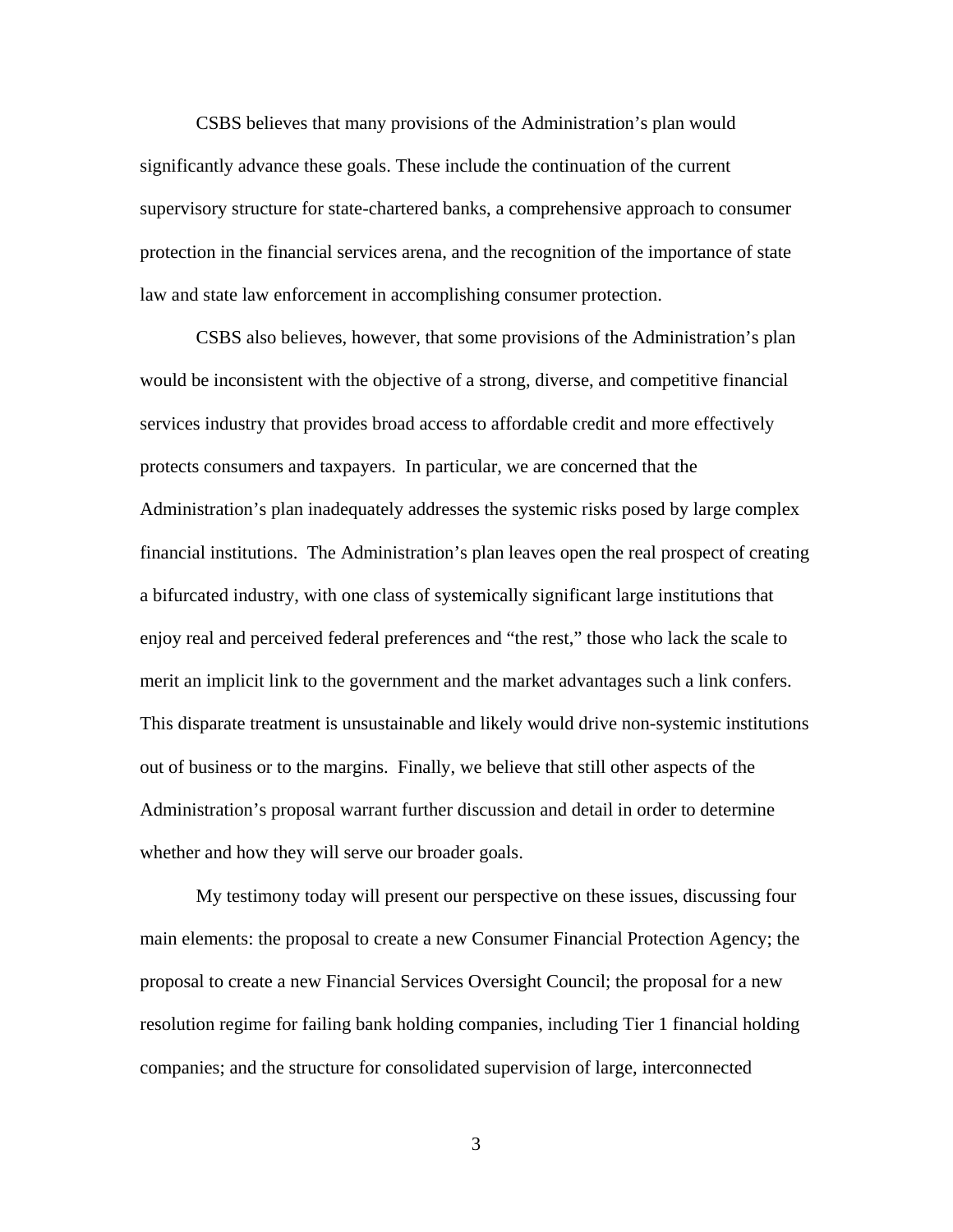financial firms. Additionally, my testimony touches briefly on a few other aspects of the Administration's regulatory restructuring proposal.

## **THE DUAL BANKING SYSTEM CONTINUES TO PROMOTE INDUSTRY DIVERSITY AND BROAD ACCESS TO AFFORDABLE CREDIT**

The United States' dual banking system is unique, allowing for the creation of a diverse, dynamic, and durable banking industry that has, in turn, fueled the world's most influential economy for 150 years. Despite industry consolidation, which has increased as federal law has offered more and broader preemptions of state authority, the United States still boasts over 8,000 insured banks and thrifts that vary in size, complexity, the markets they serve, and the products they offer.

If we have learned nothing else from the recent upheaval in our financial sector, we must remember that excessive concentration of financial power and the lack of transparency in the provision of financial services are harmful to the long-term interests of our financial system and its customers. However, it is also important to preserve and strengthen those aspects of our financial system that have kept it relatively resilient and have help keep credit flowing to consumers and businesses across our diverse economy. The dual banking system continues to ensure that citizens across the nation have access to credit, and CSBS is pleased that the Administration's regulatory restructuring proposal preserves the dual banking system. If the financial system were composed of a handful of behemoth, systemic institutions, it is likely that citizens in rural areas and smaller communities would not have sufficient access to credit. As the map attached as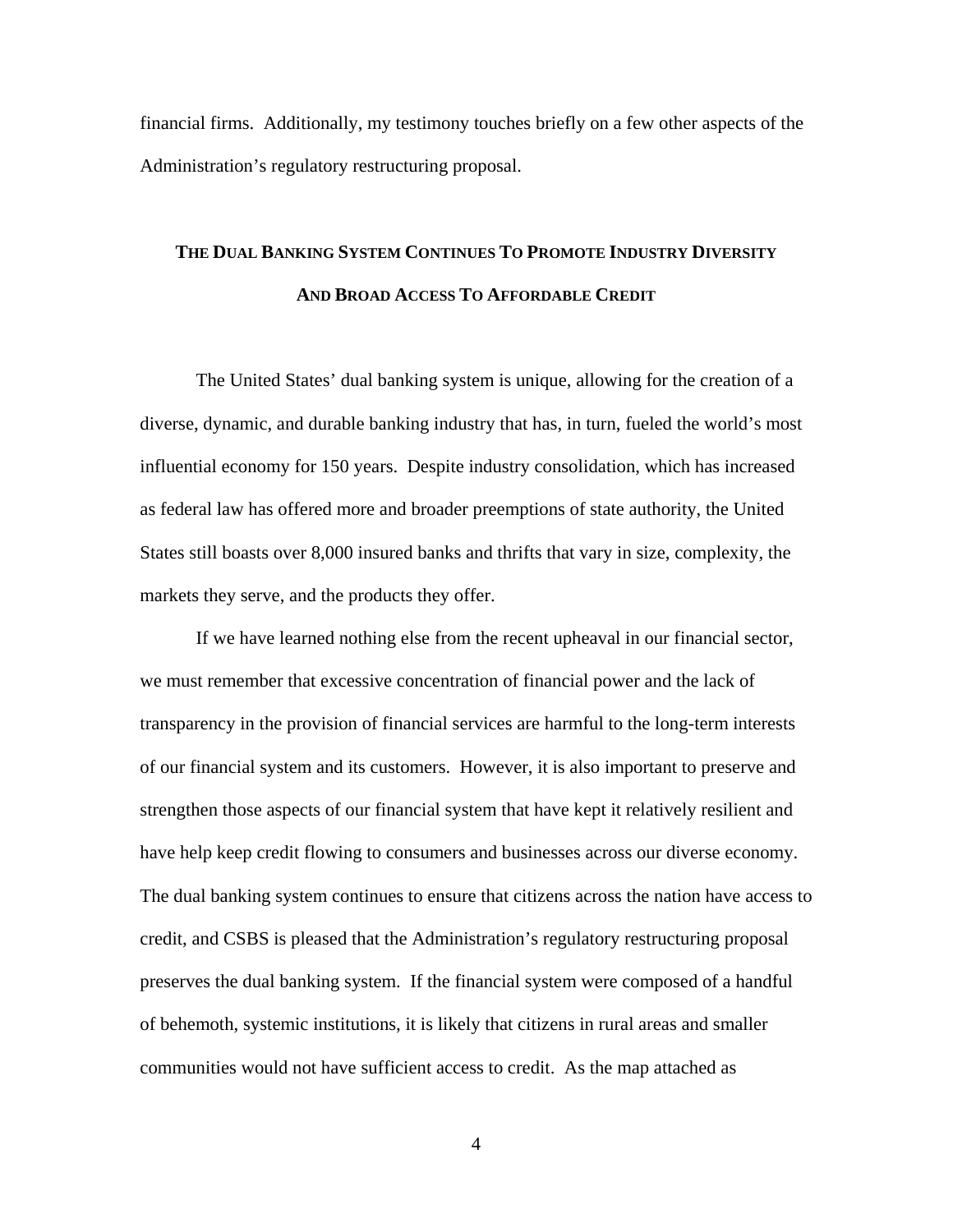Exhibit A demonstrates, the seven largest institutions tend to concentrate their presence in major urban metropolitan areas, while smaller communities and cities are served by other banks.

## **A FEDERAL CONSUMER FINANCIAL PROTECTION AGENCY SHOULD BE FOCUSED ON RULEMAKING AND MUST REFLECT THE IMPORTANT ROLE OF THE STATES IN CONSUMER PROTECTION**

 The Administration's proposed Consumer Financial Protection Agency (CFPA) would be a single primary federal supervisor charged with protecting consumers of credit, savings, payment, and other consumer financial products and services, and with regulating providers of these products and services.

 CSBS supports the creation of the CFPA, in concept, and its goals. Public confidence is an essential element of our financial system, and restoring this confidence must be a central goal of this reform effort. Consumer protection standards for all financial service or product providers, such as those to be promulgated by the CFPA, are an important step in restoring and maintaining this public confidence.

 Effective consumer protection requires preserving and enhancing the role of the states in setting and enforcing consumer protection standards. Any proposal to create a federal consumer financial protection agency must preserve for states the ability to set higher, stronger consumer protection standards. The Administration's proposal, as well as H.R. 3126, does just that -- explicitly providing that federal consumer protection standards constitute a "floor" for state action.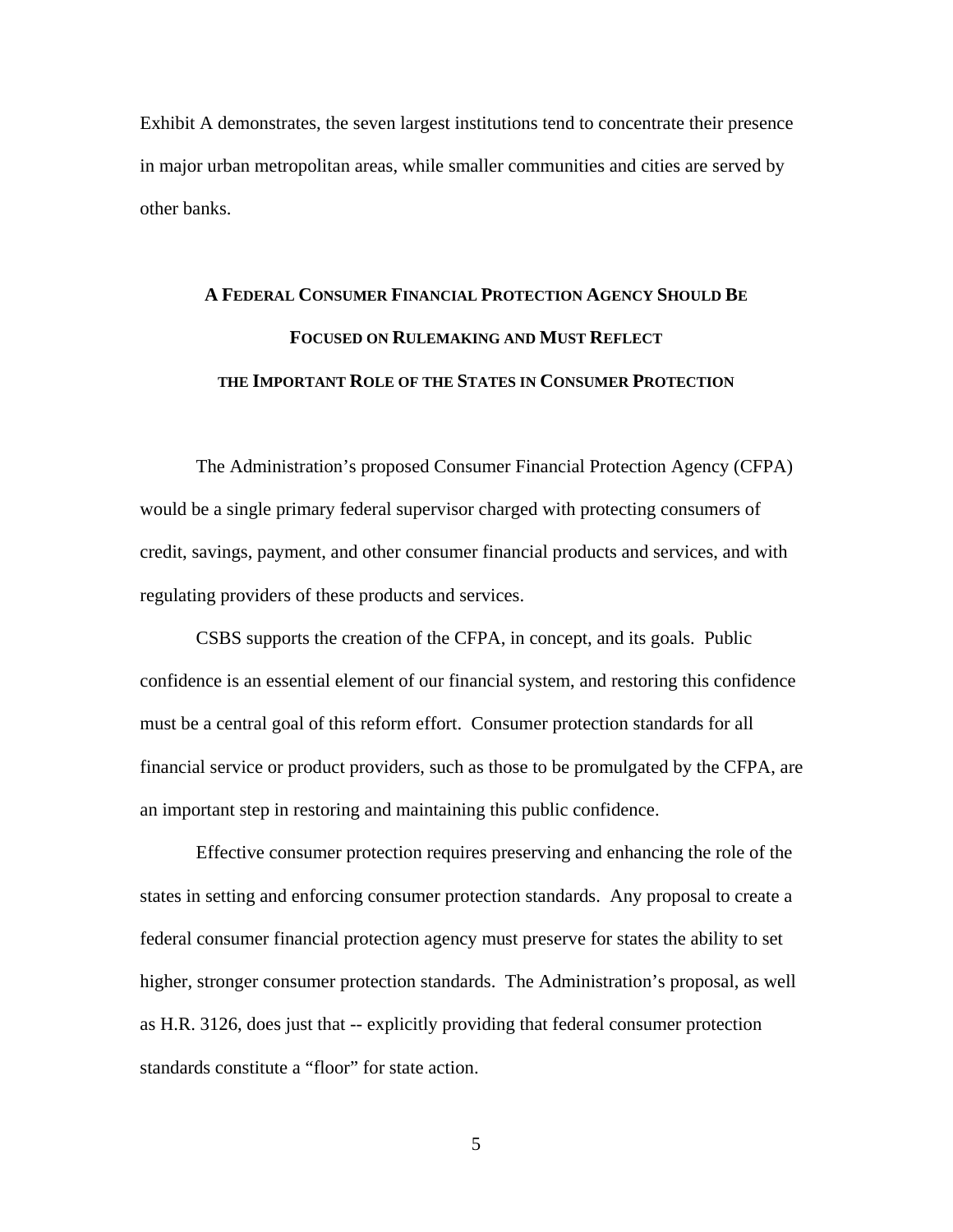This creates a system of regulatory checks and balances that will lead to more effective consumer protection and that need not result in the so-called "patchwork quilt." Our experience has been that thoughtful and deliberate federal standards will obviate the need for the states to act and, instead, will enable the states to respond to local development and emerging risks and practices, many of which are occurring outside the depository world. The Secure and Fair Enforcement for Mortgage Licensing Act of 2008 (S.A.F.E. Act) is one very recent example of a how this "floor not ceiling" approach has led to strong and uniform standards. The S.A.F.E. Act, passed on July 31, 2008, gave the states one year – until July 31, 2009 -- to pass legislation to meet minimum licensing and registration requirements for loan originators. The states have risen to the challenge and have unified under a Model State Law. I am pleased to inform the Committee that, as of today, 49 states and the District of Columbia have enacted or introduced legislation implementing the S.A.F.E.  $Act.$ <sup>1</sup> Special recognition must go to Ranking Member Bachus, who first developed the SAFE Act and its state-federal model for regulation and supervision.

Additionally, any federal consumer protection legislation must ensure that state authorities continue to have the power to enforce applicable state and federal laws for all financial entities operating within their borders, regardless of charter type. The Supreme Court recently affirmed this authority with its decision in *Cuomo v. Clearing House Association*, and CSBS supports the provisions of the Administration's proposal and of H.R. 3126 codifying this decision into federal law.

The strong affirmation in the Administration's proposal and H.R. 3126 of the states' role in consumer protection must be reinforced with a significant emphasis on

 $\overline{a}$ 

 $<sup>1</sup>$  A detailed update on state implementation of the S.A.F.E. Act is attached as Exhibit B.</sup>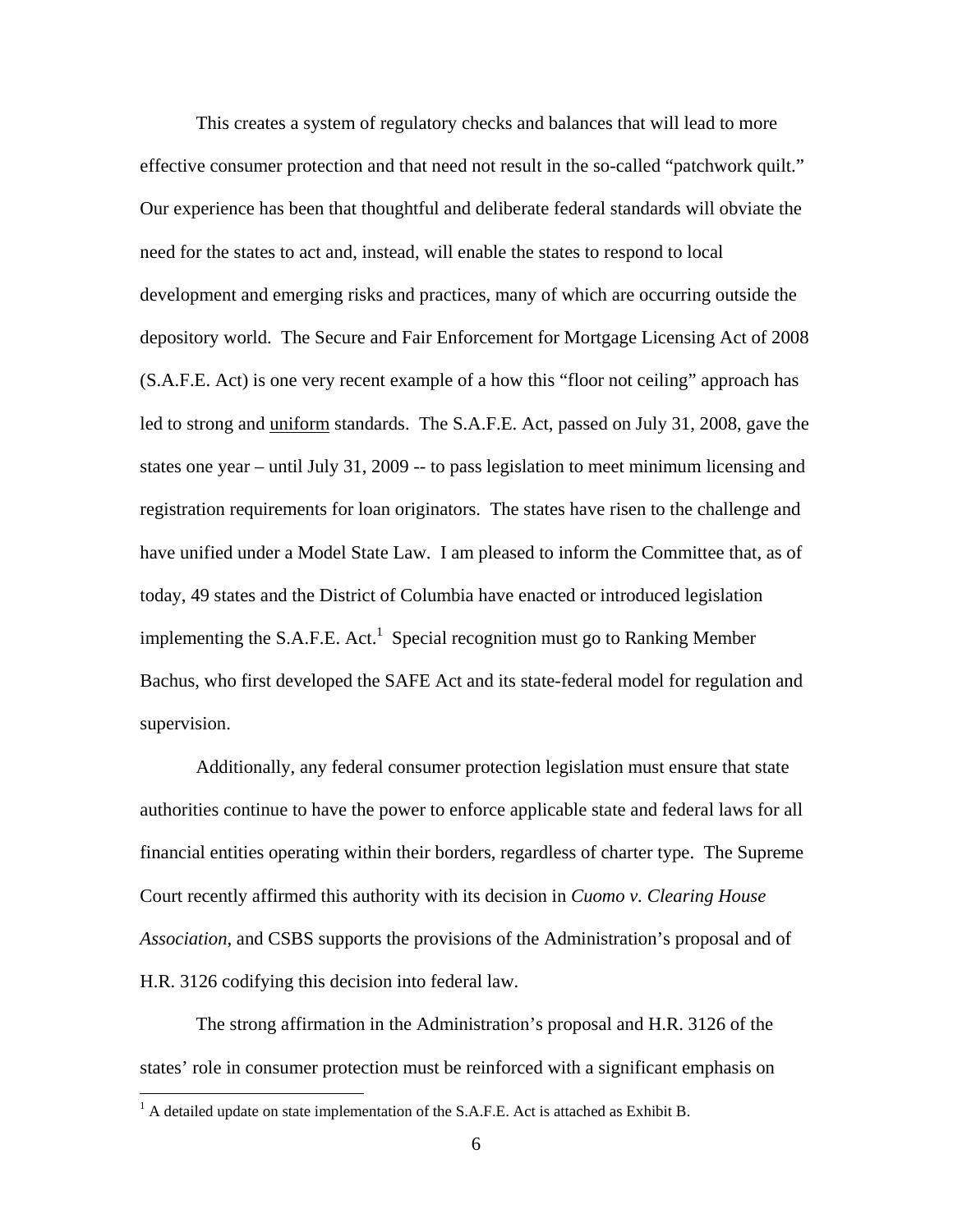effective and timely coordination and information sharing between federal and state regulators. Any legislation must include explicit mandates and mechanisms for this coordination and information sharing.

CSBS shares the concerns of others about separating consumer compliance regulation from prudential supervision. We see the two as not necessarily in conflict, but rather -- with appropriate checks and balances in place -- mutually supporting and reinforcing. Consumer complaints not only identify trends, practices, or products that harm consumers, but also indicate that an institution may be operating in an unsafe or unsound manner. Similarly, an institution that is well capitalized, well managed, and safe and sound effectively provides consumer protection by ensuring that consumer accounts are secure. Separating the two types of exams could eliminate this benefit.

Establishing another primary federal examining authority also risks creating additional unnecessary regulatory burdens, especially for state-chartered depository institutions that are already subject to both federal and state regulatory oversight. While we agree that more comprehensive and consistent consumer protection oversight across all providers of financial services will benefit the financial system and consumers, we also believe that regulatory reform should not create regulatory burdens that distort the playing field.

To enhance consumer protection while minimizing regulatory and supervisory inefficiencies, CSBS believes that the CFPA should focus first and foremost on rulemaking and data and information gathering and analysis. Additionally, we believe that the CFPA should be vested with sufficient examination and enforcement authority to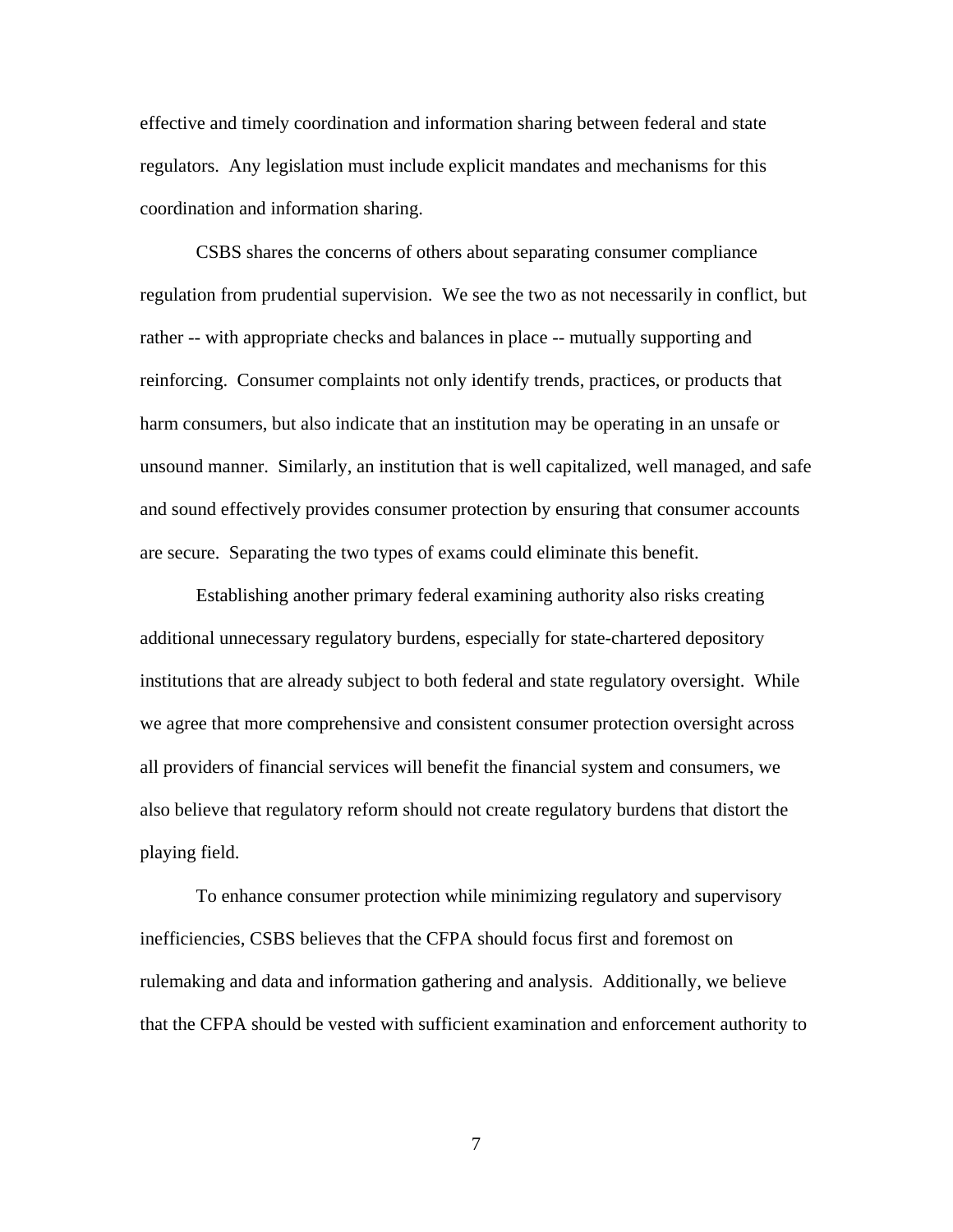fill regulatory gaps or shortcomings.<sup>2</sup> Prudential regulators should continue to examine for safety and soundness and consumer protection compliance, with the CFPA retaining back-up examination powers to strengthen the checks and balances in the system and better align regulatory incentives with consumer protection goals. Additionally, we believe that states could apply to the CFPA to exempt state-chartered depository institutions (or classes thereof) from federal consumer protection examinations. Such exemptions would be based on the CFPA's determination of factors such as the state's ongoing regulatory oversight.

Similarly, CSBS believes the CFPA should have back-up enforcement powers; with the prudential federal and state regulatory authorities and state attorneys general sharing primary enforcement authority. This back-up enforcement authority will enable the CFPA to take action when prudential or law enforcement authorities have failed to act, without displacing or duplicating existing cooperative enforcement efforts. For example, state prudential regulators and law enforcement have collaborated to conduct major consumer protection actions, such as the landmark \$484 million settlement in 2002 between the states and Household Finance for unfair and deceptive lending practices. The CFPA needs sufficient enforcement resources to prevent regulatory arbitrage or under-enforcement, but it would be unnecessary, and possibly counterproductive, for it to attempt to lead enforcement efforts on a routine basis.

 $\frac{1}{2}$  In the event that a federal consumer protection agency is vested with primary consumer protection examination authority – as contemplated by H.R. 3126 and the Administration's proposal -- coordination with state authorities will be an even greater imperative, and the legislation must create a structure for this coordination. Therefore, Congress should direct the CPFA to coordinate its examination activities with the consumer protection work of state regulators, and Congress should also build upon H.R. 3126's information sharing provisions by directing the CFPA to create mechanisms for effective, coordinated information sharing with state regulators.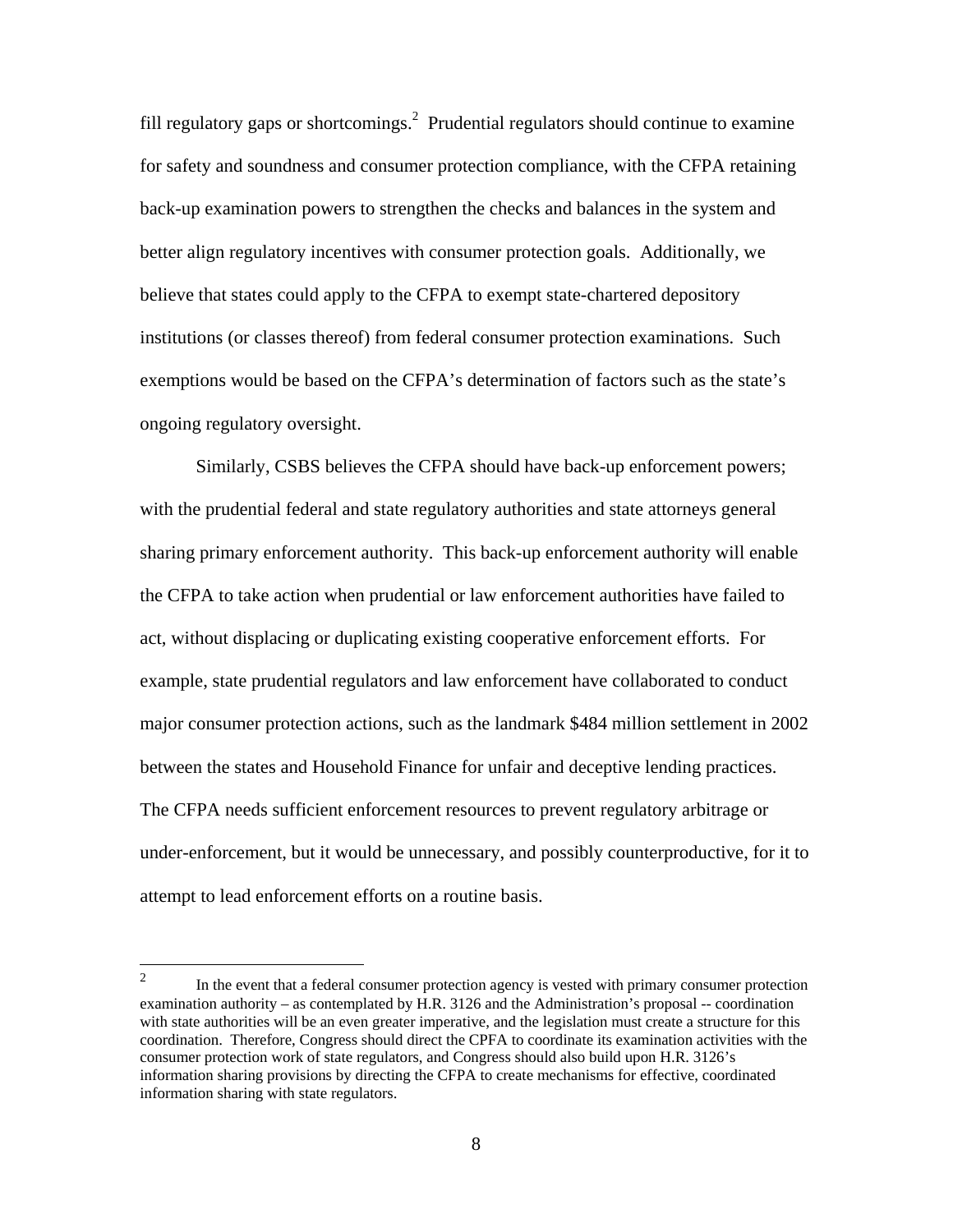This suggested structure will allow the CFPA to accomplish its essential consumer protection mission and objectives, but with a smaller, more efficient agency that leverages the existing resources, relationships, and capabilities of prudential and law enforcement authorities at both the state and federal level. The CFPA, as we envision it, would be armed with the necessary data and information to set effective federal minimum consumer protection standards and to collaborate with state and other federal agencies to ensure these standards are being met by all financial market participants. (Attached as Exhibit C is a chart summarizing CSBS's proposal for state and federal consumer protection authorities.)

CSBS believes it crucial that any federal consumer protection proposal include a mechanism for the federal agency to consult with state authorities in developing and implementing these new standards and regulations. While the Administration's proposal and H.R. 3126 clearly recognize the important role of the states in consumer protection, neither makes provision for state input into the CFPA's rulemaking process. Recent history shows that state officials often bring important prudential and compliance perspectives to consumer protection issues that federal agencies may lack; therefore, it is essential that reform legislation include a provision for mandated consultation between the CFPA and state banking regulators. This would also help ensure a balanced regulatory approach across state and federally chartered and licensed institutions.

In addition to a mandated consultative role for state banking regulators in the CFPA's rulemaking, we believe that the CFPA Board should include one member with state bank supervisory experience. This mirrors the structure of the current FDIC Board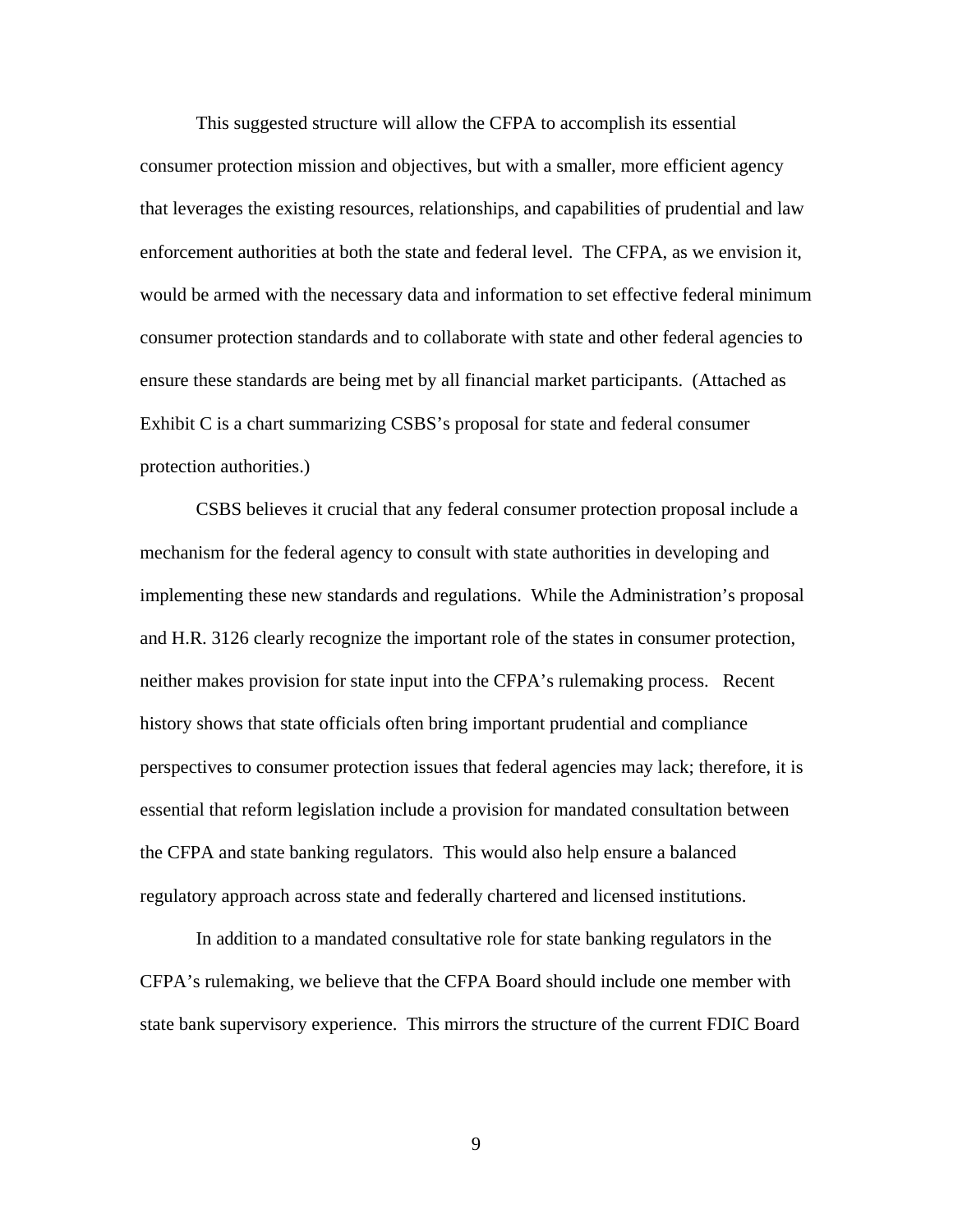and would help ensure a diversity of regulatory perspectives and equitable treatment across different business models and classes of institutions.

Finally, we have significant concerns about the funding burdens of creating a new federal agency. Both the Administration's proposal and H.R. 3126 authorize the CFPA to collect fees and assessments. CSBS is concerned that the institutions that we oversee will bear a disproportionate financial burden. To avoid this, any legislation must require the CFPA to develop a means for equitably spreading the financial burden across the industry without depleting already limited state regulatory resources. Our proposal for a CFPA focused primarily on rulemaking, with existing prudential regulators maintaining their examination responsibilities and authorities, alleviates this concern somewhat as it envisions a smaller agency.

## **THE FINANCIAL SERVICES OVERSIGHT COUNCIL SHOULD INCLUDE REPRESENTATIVES OF STATE FINANCIAL REGULATORS**

The Administration's plan proposes the creation of a Financial Services Oversight Council to facilitate information sharing and coordination, identify emerging risks, advise the Federal Reserve Board on the identification of Tier 1 financial holding companies (FHCs), and provide a forum for resolving jurisdictional disputes between regulators. The states agree on a need for a council of multiple regulators charged specifically with the coordination of supervisory efforts to limit the systemic risk posed by certain financial firms. (Please refer to Exhibit D, a May 2009 letter to House and Senate committee leaders from state authorities on this issue.)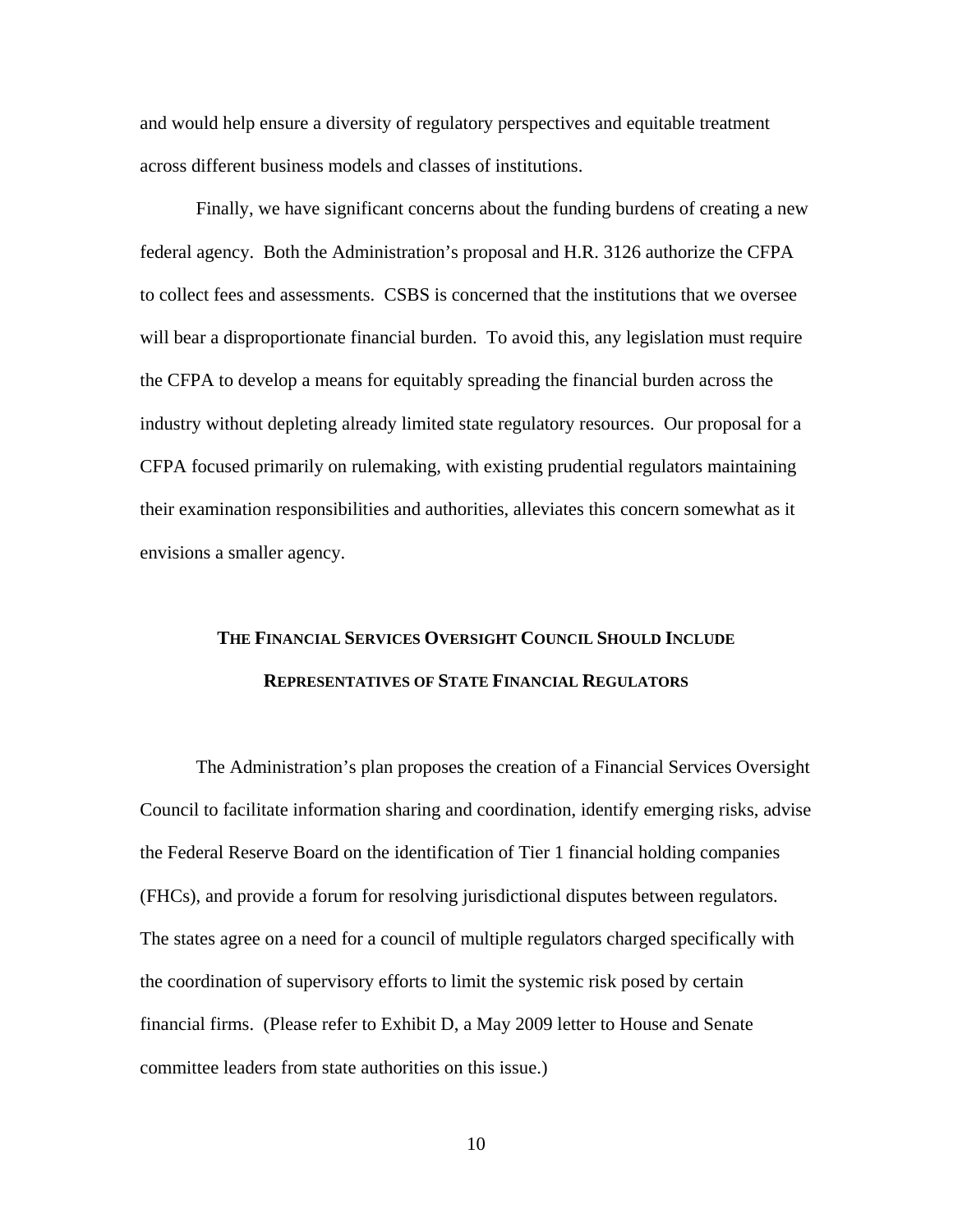We are concerned that the current proposal does not include a provision for state involvement in the Financial Services Oversight Council. The proposed Council would include the Treasury Department, the Federal Reserve Board, the proposed National Bank Supervisor (NBS), the proposed CFPA, the Securities and Exchange Commission (SEC), the Commodity Futures Trading Commission (CFTC), the Federal Deposit Insurance Corporation (FDIC), and the Federal Housing Finance Agency (FHFA), but no state financial regulator. Given the Council's broad mission, the exclusion of state financial regulators will seriously curtail the Council's view of the financial system and emerging risks. A lack of state participation will impede the Council's stated goals and is simply unacceptable.

The vast majority of insured financial institutions operating within the United States are currently chartered and regulated by the states. States also have oversight of those financial service providers that are not affiliated with a depository institution, such as mortgage brokers, money services businesses, check cashers, and consumer finance companies. States have primary regulatory and supervisory authority over insurance companies, some of which have proven to pose systemic challenges to other financial institutions. Because of our proximity to and knowledge of the entities we regulate, the local economic conditions, and consumers, states are often the first to identify emerging trends, practices, products, or threats that impact the financial system. An Oversight Council that does not include some mechanism for state involvement will not be informed by this knowledge and proximity and, accordingly will be less likely to fulfill its statutory mission.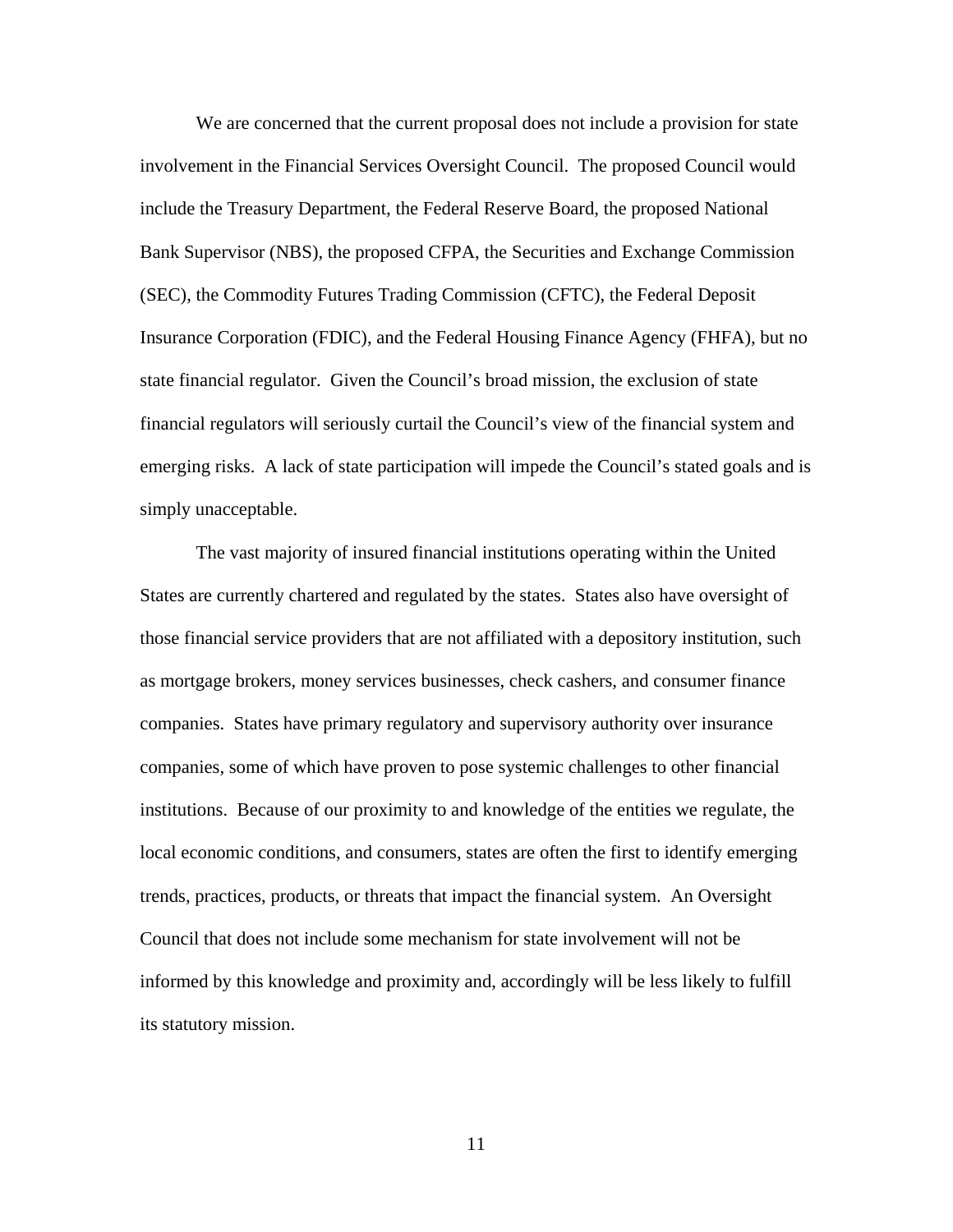The existing Federal Financial Institutions Examination Council coordinates examination policies and procedures among the federal banking agencies, with input from a State Liaison Committee. CSBS recommends that the Financial Services Oversight Council incorporate a similar State Liaison Committee, comprising state regulators of banks, insurance companies, securities firms, and mortgage companies. This State Liaison Committee could include other state regulators as needed, to address the regulatory requirements of related industries, such as payday lenders, prepaid funeral contracts, check cashing, money transmitters, real estate appraisers, or any other stateregulated financial service.

The State Liaison Committee would work with the Financial Services Oversight Council through designated staff, but should also provide voting members to the Council. These members would communicate the State Liaison Committee's deliberations on emerging risks and practices. The state members would also serve as a conduit of information from the Council to the state regulatory agencies. This approach would not only encourage a consistent approach to regulation among all state and federal agencies, but also help to identify gaps in regulation or supervision.

## **AN EFFECTIVE RESOLUTION REGIME FOR SYSTEMICALLY SIGNIFICANT INSTITUTIONS SHOULD BE FOCUSED ON MANAGING FAILURES IN AN ORDERLY FASHION AND MUST ALLOW FIRMS TO FAIL**

 The President's plan recommends the creation of a resolution regime based on the FDIC's systemic risk exception; that is, a system that would prevent the disorderly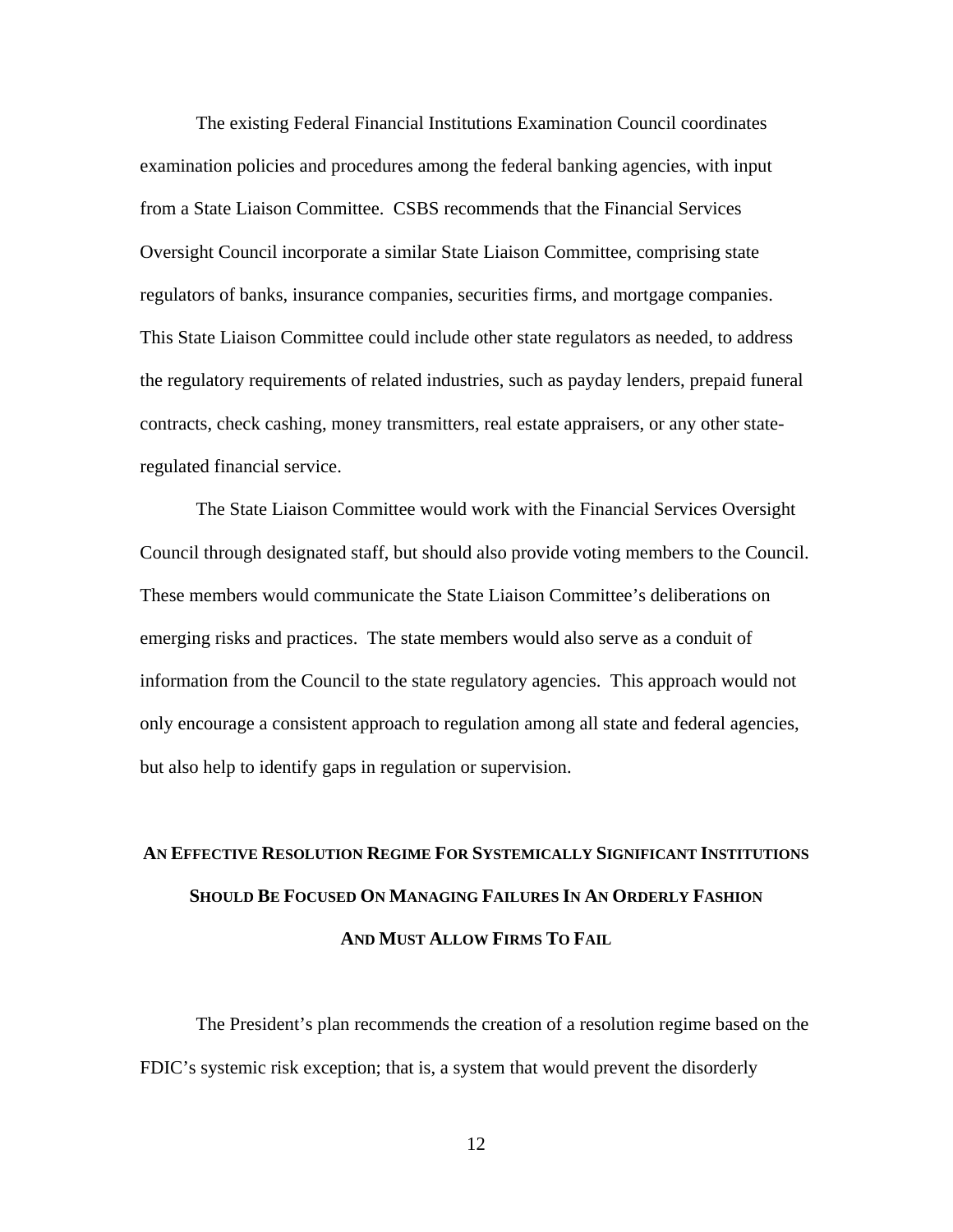closure of a failing bank holding company, including Tier 1 FHCs, if that closure would have serious adverse effects on the financial system or the economy. CSBS supports this recommendation, but has concerns with the procedure outlined by the Administration's proposal.

 Under the current proposal, the resolution regime could be initiated by the Treasury, the Federal Reserve, the FDIC or the SEC. Resolution authority would be invoked after consultation with the President and a 2/3 majority of the Federal Reserve Board and the FDIC Board of Directors, but the Treasury would hold the ultimate authority over whether and how to resolve a failing firm, with broad authority to take any necessary action.

Diversity requires fair competition among institutions. The system cannot reward firms that operate in an unsafe and unsound manner and become insolvent. These institutions *must* be allowed to fail, regardless of their size or complexity. The Administration's proposal leaves open the possibility that an institution might be propped up indefinitely for "systemic" reasons, continuing business as usual and continuing to present a risk to our entire economy.

Under the proposal, the resolution regime would have the ability to establish conservatorship or receivership for a failing firm. In addition, however, the regime could stabilize a failing institution by providing loans to the firm, purchasing assets from the firm, guaranteeing the liabilities of the firm, or making equity investments in the firm. In short, the resolution regime would be allowed to use current subsidization techniques to prop up failing institutions. If this provision is written into law, it will effectively allow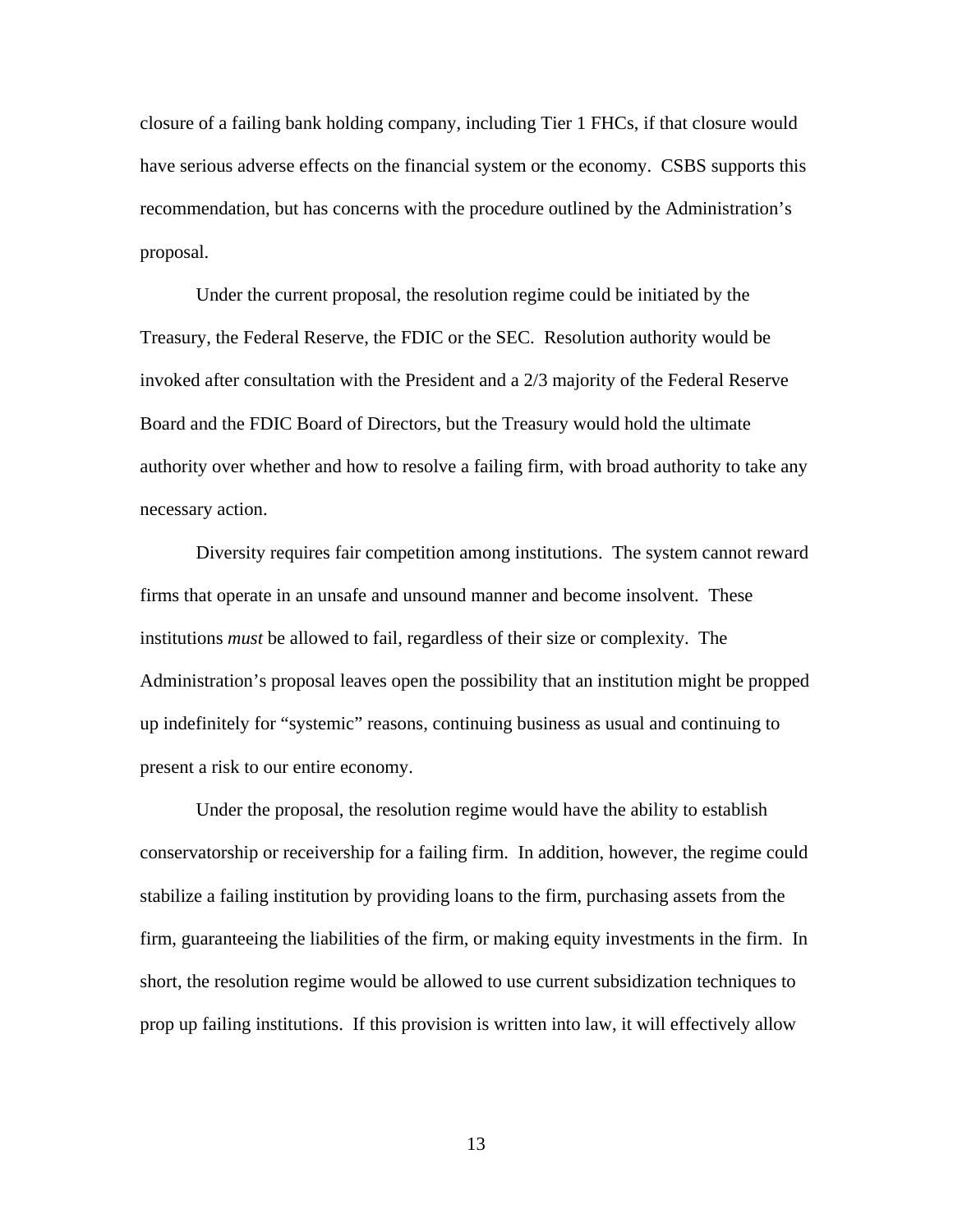all systemic institutions to evade the consequences of their risky business practices or unsafe decisions.

If we hope to avoid future calamities that leave taxpayers on the hook for billions of dollars, Congress must not allow the resolving regime to have the power to bail out failing institutions. Firms that are not able to remain in business on their own accord must fail. The resolution regime's priority should be to manage these failures in an orderly fashion.

Therefore, we recommend that the FDIC be designated conservator or receiver of any institution that comes under this resolution regime. Additionally, an institution receiving either a systemic exemption to prompt corrective action or funding from the Federal Reserve's emergency lending facility should automatically be transferred to FDIC conservatorship. The FDIC is an independent agency that has the expertise and experience with managing and/or resolving troubled and failing institutions.

#### **REGULATORY STRUCTURES AND INCENTIVES**

#### **MUST NOT ENCOURAGE THE EMERGENCE OF "TOO BIG TO FAIL" INSTITUTIONS**

 The Administration's plan would grant the Federal Reserve Board authority and accountability for consolidated supervision and regulation of Tier 1 FHCs. The prudential standards for Tier 1 FHCs would be stricter and more conservative than those applicable to other financial firms, in order to account for the greater risks that their potential failure would impose on the financial system.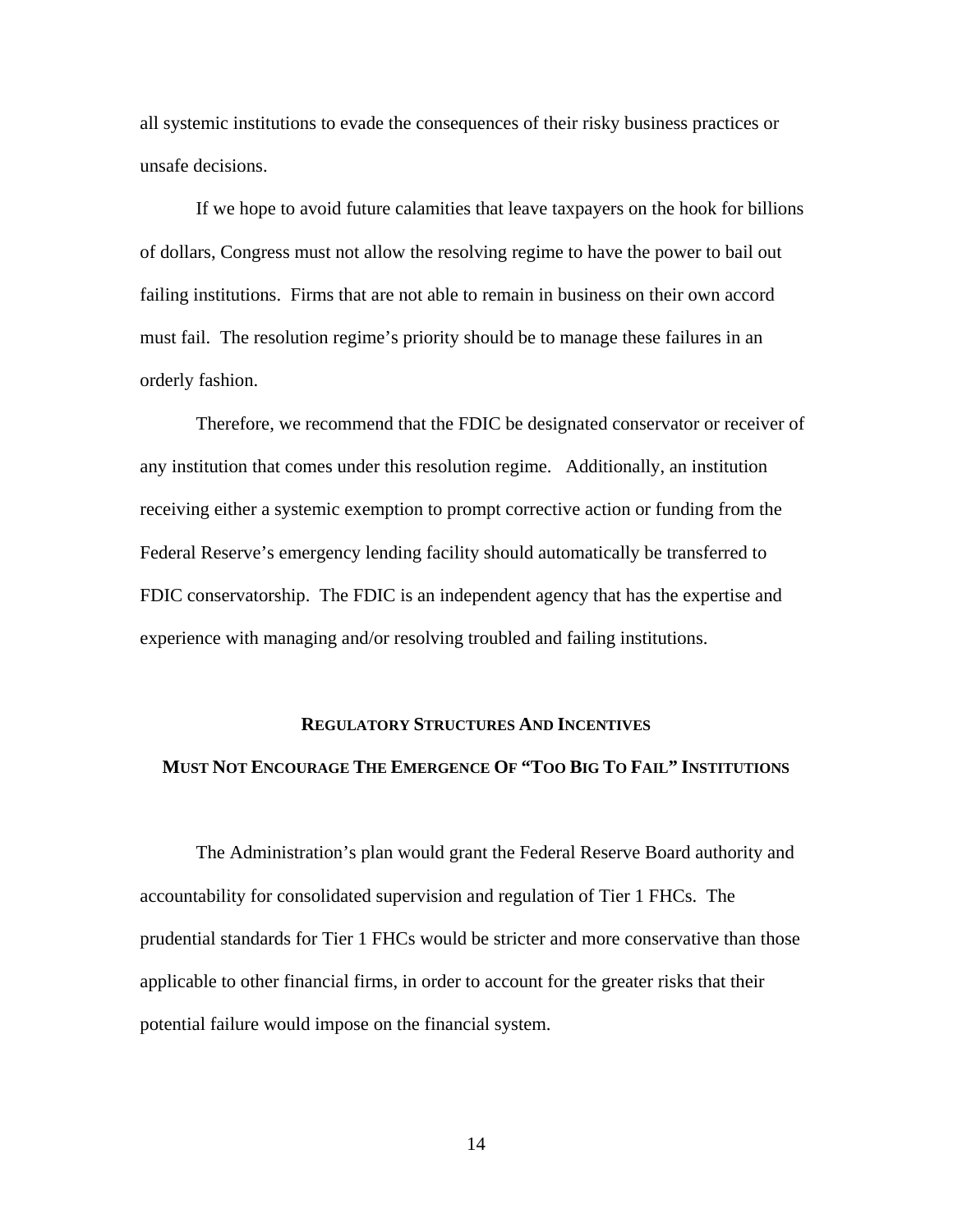CSBS agrees in principle that the regulatory system would benefit from a single agency tasked with supervising systemically significant financial institutions. While the Federal Reserve Board's current authority as "umbrella supervisor" under Gramm-Leach-Bliley would make the Federal Reserve Board a logical candidate for the systemic risk regulator, CSBS does have some concerns regarding the Federal Reserve Board's ability to serve in this capacity.

 Under current statutes, the Federal Reserve has extensive authority to serve as the umbrella supervisor for the financial services industry. Further, we do not believe that any other single agency is a better candidate for this role. That said, we think that consolidated supervision in a single agency eliminates valuable checks and balances to the system and effectively minimizes resources and expertise that should be applied to this crucial activity. We suggest, therefore, that any agency charged with supervising and regulating these large, interconnected institutions must report, in turn, to the Financial Services Oversight Council. Requiring the systemic risk regulator to consult with and perhaps even seek approval from the Council will maintain the system of checks and balances and will provide the responsible agency with an array of external opinions and experience.

 More broadly, however, the Administration's plan appears to concede that some Tier 1 FHCs will always be "too big to fail." We do not agree with this assumption. The current crisis has proven that our regulatory structure was simply not capable of properly supervising the nation's largest firms. When it became evident these firms were insolvent, the federal government felt obligated to prop them up, as their failure would have far-reaching, systemic consequences. This decision was difficult, but necessary.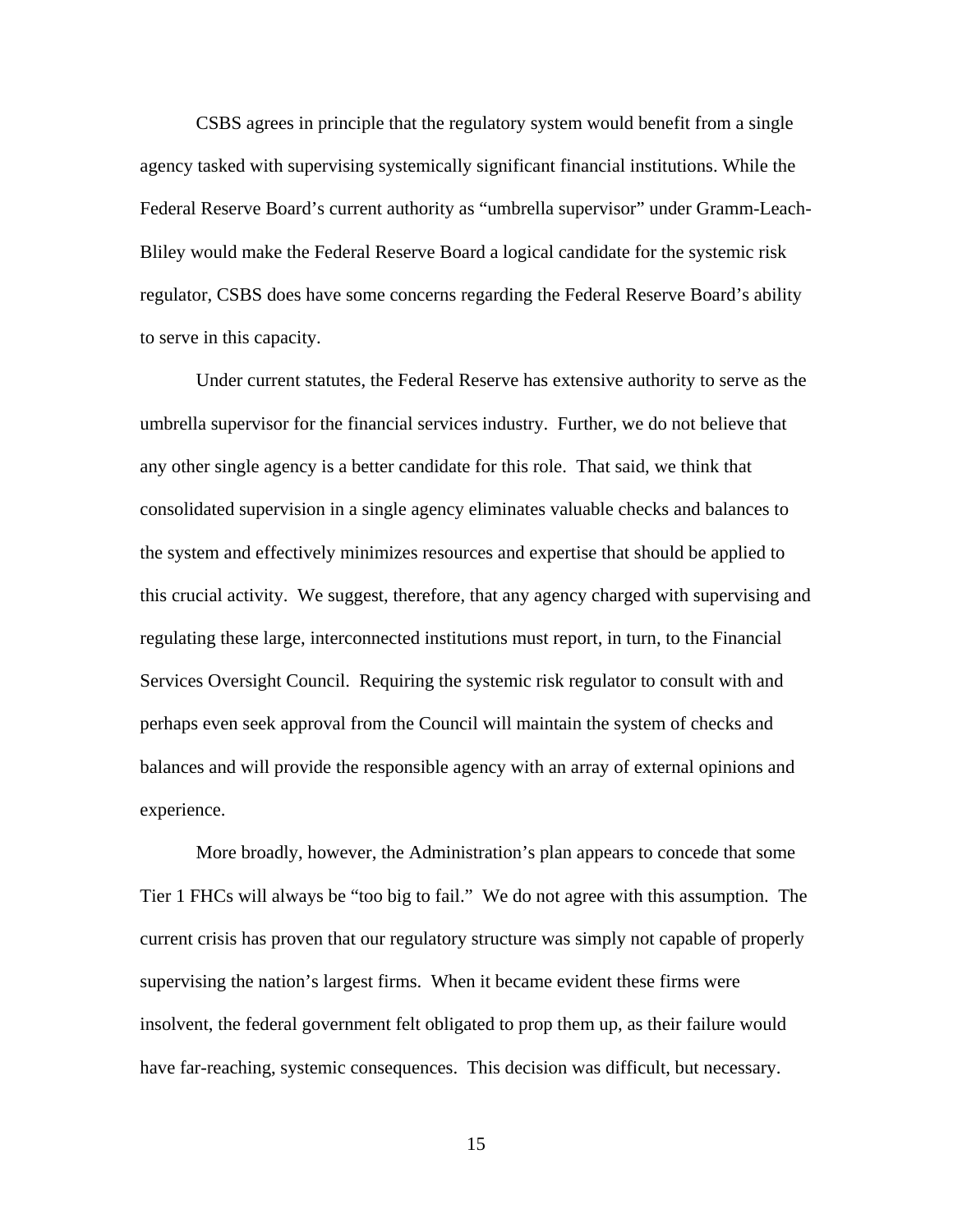The government's subsidization of these institutions has cost American taxpayers billions of dollars and left our government and nation facing tremendous residual liabilities.

 As long as some financial institutions are considered too big or too important to fail, no regulatory regime will be able to regulate or supervise them effectively. Instead of repeating these actions in the future, CSBS urges Congress to prevent these firms from becoming too big to fail in the first place. While we believe the Administration's proposal to impose more stringent prudential standards upon Tier 1 FHCs will provide some disincentive from becoming "too big to fail," eventually firms will evade these standards, just as they maneuvered around deposit caps.

 We believe it is necessary for Congress to outline these higher prudential standards clearly to ensure that they discourage an institution from becoming "too big to fail" and to demonstrate the real market cost of being a systemically significant institution. We recommend that Congress consider the following requirements for all Tier 1 FHCs:

- 1. Minimum consolidated capital requirements, including a minimum leverage capital ratio, above the minimums required for other bank holding companies. Regular issuance of non-government guaranteed subordinated debt should, in general, be a component of these requirements with exceptions subject to the approval of the consolidated supervisor.
- 2. Maintenance of a liquidity risk management plan that is approved at least annually by the consolidated supervisor.
- 3. Higher PCA standards than are required for non-systemic firms.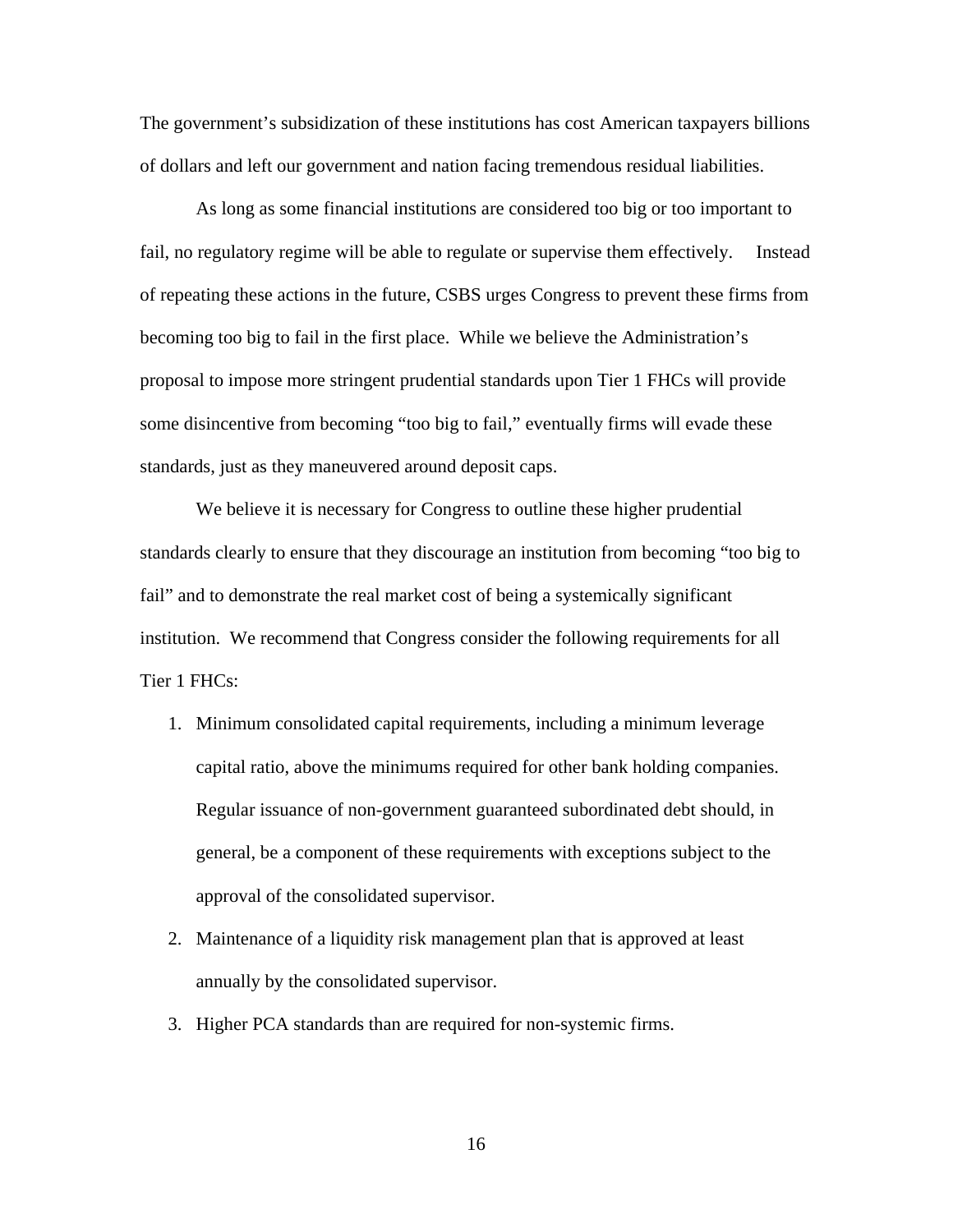- 4. Maintenance of a liquidation plan that is approved at least annually by the consolidated supervisor.
- 5. Payment of regular assessments into a fund established for the purpose of resolving Tier 1 holding companies. The assessment will be set annually, or more frequently as events warrant, by the Financial Services Oversight Council. The fund will be managed by the FDIC separately from the DIF. The fund can be used to facilitate the resolution of Tier 1 FHCs or supplement the deposit insurance fund in times of broad economic stress.

#### *DE NOVO* **INTERSTATE BRANCHING**

CSBS supports the Administration's proposal to eliminate the remaining restrictions on interstate banking. While Riegle-Neal intended to leave this decision in the hands of the states, inconsistencies in federal law have created contradictory rules about how financial institutions can branch across state lines. The contradictions affect state-chartered banks disproportionately. Federally-chartered savings institutions are not subject to de novo interstate branching restrictions, and creative interpretations from the Comptroller of the Currency have exempted most national banks as well. The Administration's proposal would restore competitive equity by allowing *de novo* interstate branching for all federally-insured deposit institutions.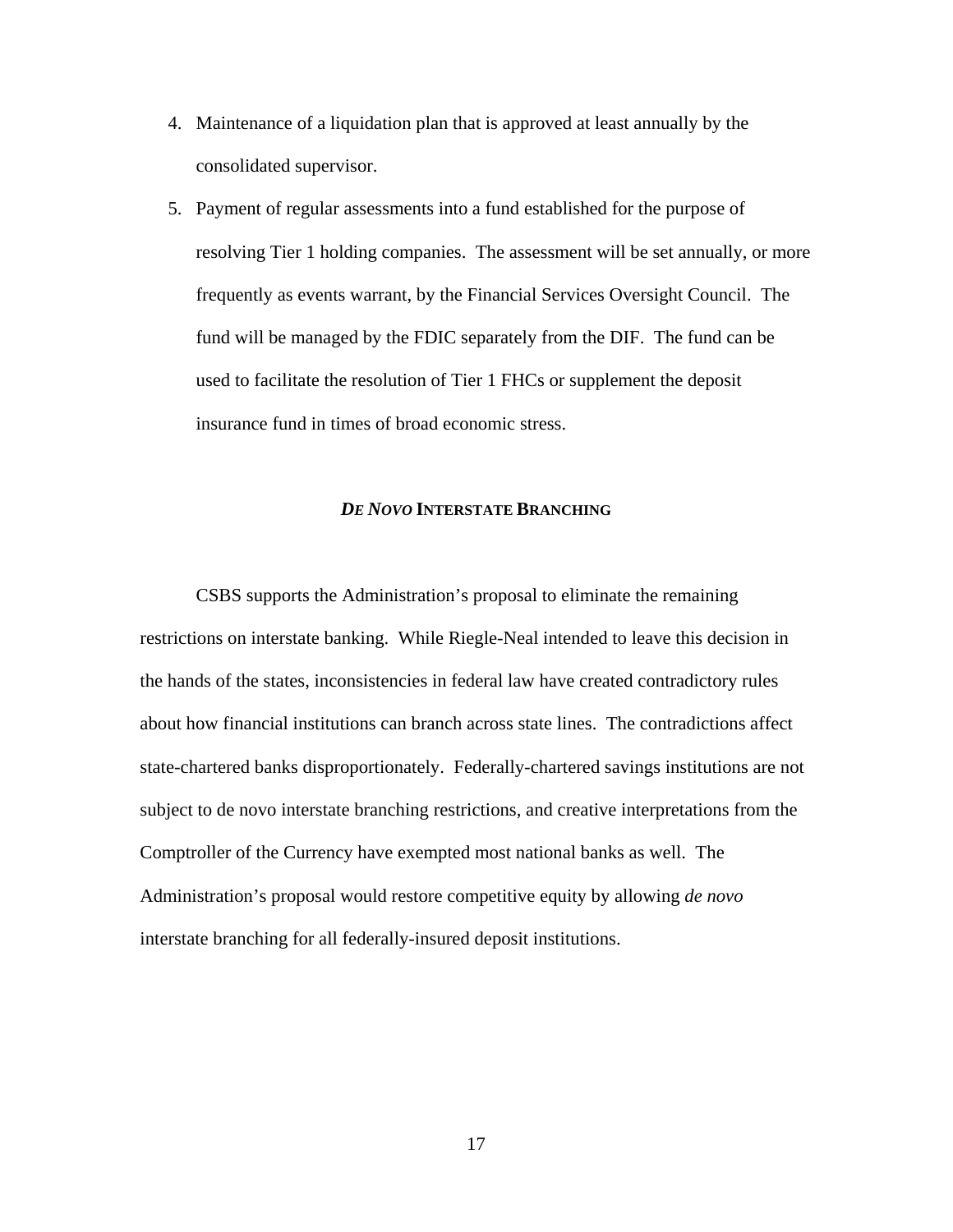#### **RETAINED ECONOMIC INTEREST ("SKIN IN THE GAME")**

The Administration's proposal includes a requirement that loan originators or sponsors retain an economic interest in a material portion of the credit risk for any such loan that the creditor transfers, sells or conveys to a third party. As we have no experience with such a requirement, we do not know what the impact will be, but it is not unreasonable to imagine such a requirement could reshape the mortgage industry and have a significant impact upon credit availability.

In our experience, corporate risk alone may not alter our outcomes. Both bank and nonbank lenders that seemingly had "skin in the game" made risk decisions that resulted in their failure. And more would have failed if not for government intervention. It is possible that risk retention could have the opposite of the desired effect. It could result in an industry consolidation that creates more banks that are considered too big to fail that pose even greater and seemingly intractable risks to our financial system and economy. Additionally, from our state perspective it is not difficult to imagine an industry so consolidated and systemic that it is seemingly unaccountable to consumers.

If the goal is to encourage sound underwriting and good origination practices there may be better and more holistic ways to revision the current system of originations. One possible idea would be to limit an originator's upfront earnings potential by spreading a future income stream out over the life of the loan. Our belief is that the transparency provided by unique identifiers applicable to the entire industry of originators also provides important incentives and checks on poor lending standards and abusive practices.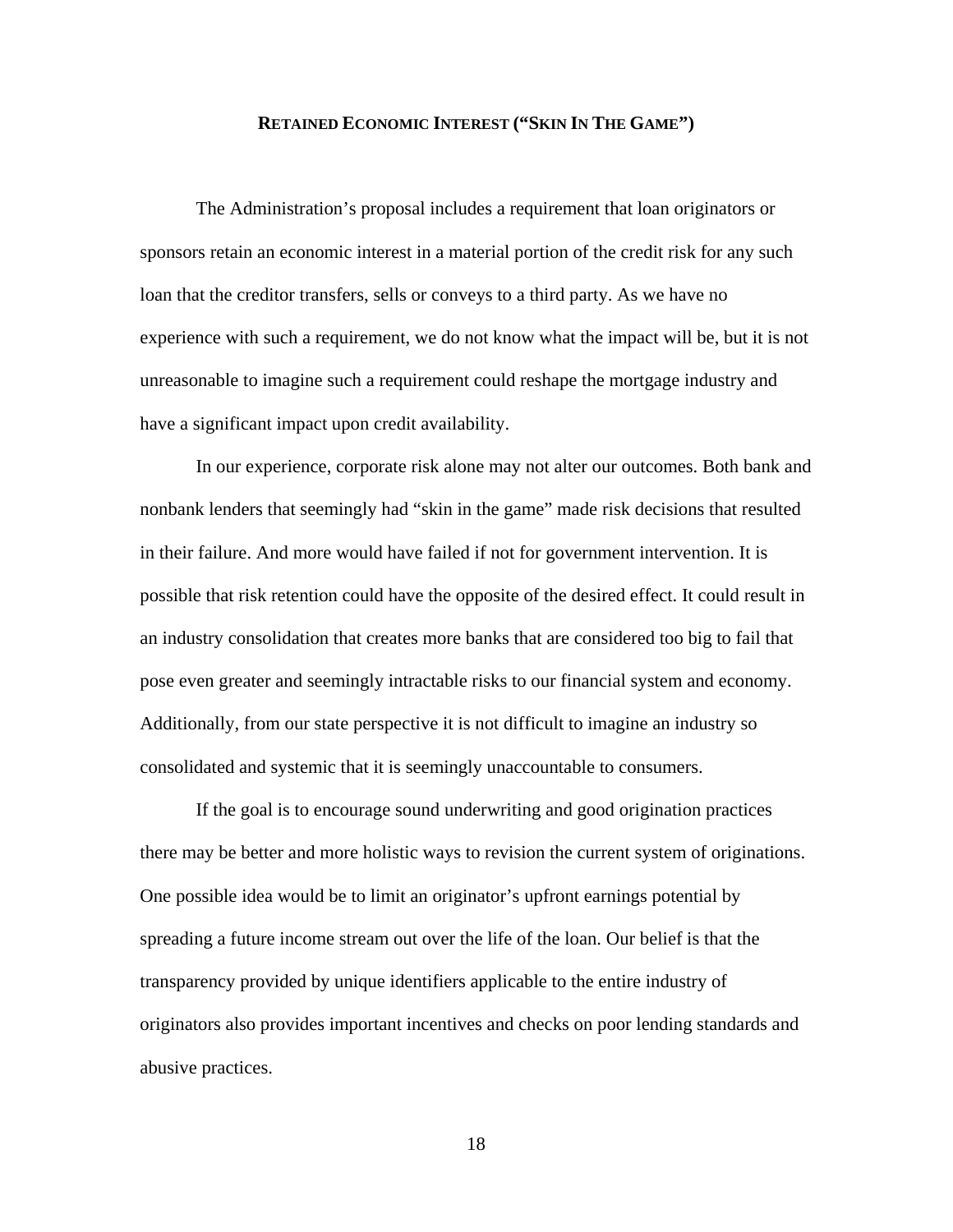#### **CONCLUSION**

 CSBS applauds this Committee and the Administration for seeking a prompt and comprehensive response to the obvious need for improvement in our system of financial regulation. We now look to the members of this Committee to bring your specialized knowledge and legislative experience to this proposal in order to ensure that it accomplishes its stated objective: a system to ensure a safer, sounder financial system that provides fair, stable access to credit and investment to all sectors of our economy.

 We look forward to working with you toward legislation that reduces systemic risk, assures fairness for consumers, preserves the unique diversity of our financial system, and enhances state-federal coordination to create a seamless network of supervision for all industry participants.

 Thank you again for the opportunity to share our views this morning. I look forward to any questions you may have.

**\* \* \*** 

**Appendix** 

**Exhibit A: Branch Location Map**

**Exhibit B: S.A.F.E. Act Overview and Update** 

**Exhibit C: Proposed State and Federal Consumer Protection Authorities** 

**Exhibit D: May 2009 Letter to Congressional Committee Leaders on Systemic Risk** 

**Council**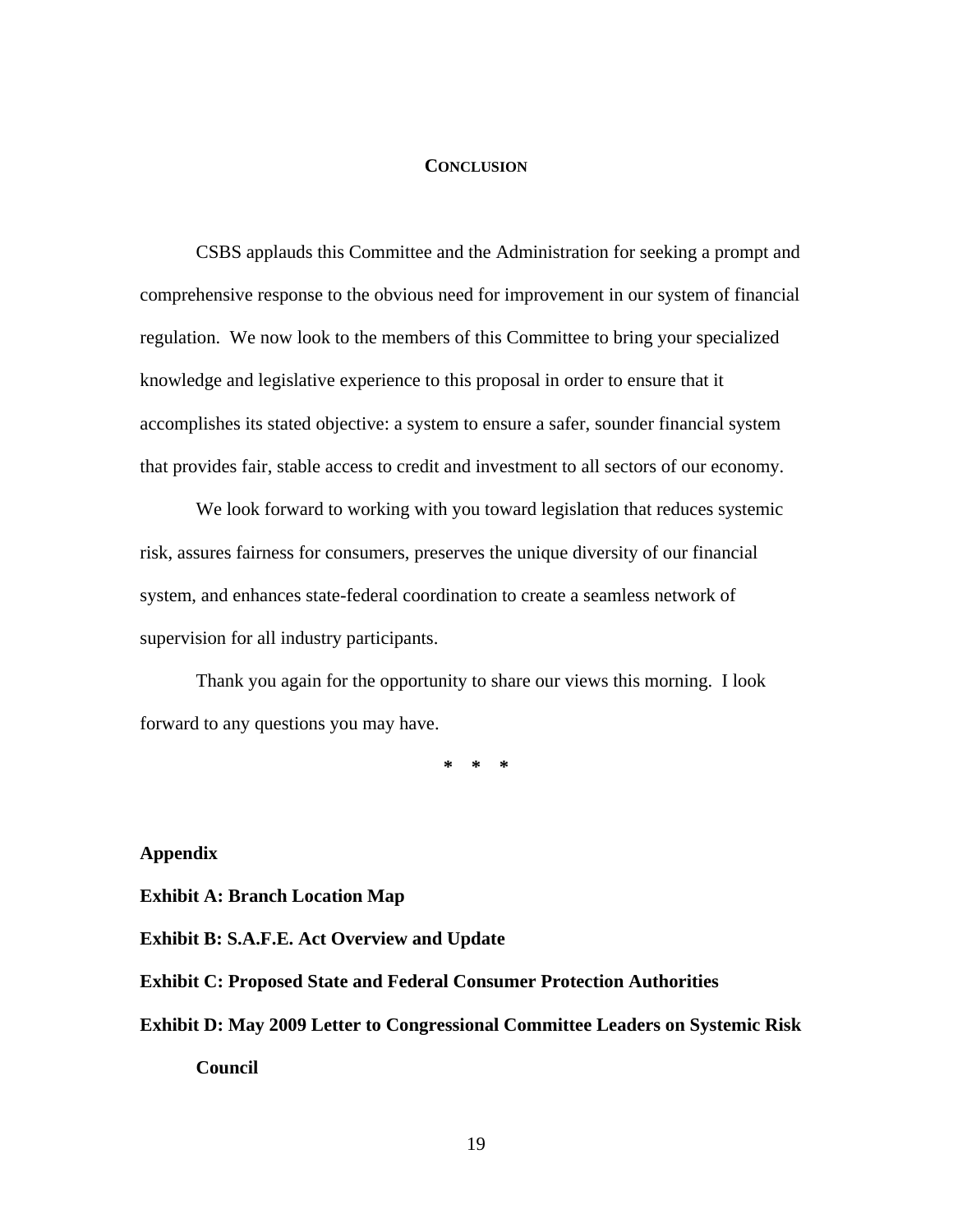## Exhibit A

## Branch Locations Of Top 7 (Red) Overlaid On All Others (Green) As Of March 16, 2009



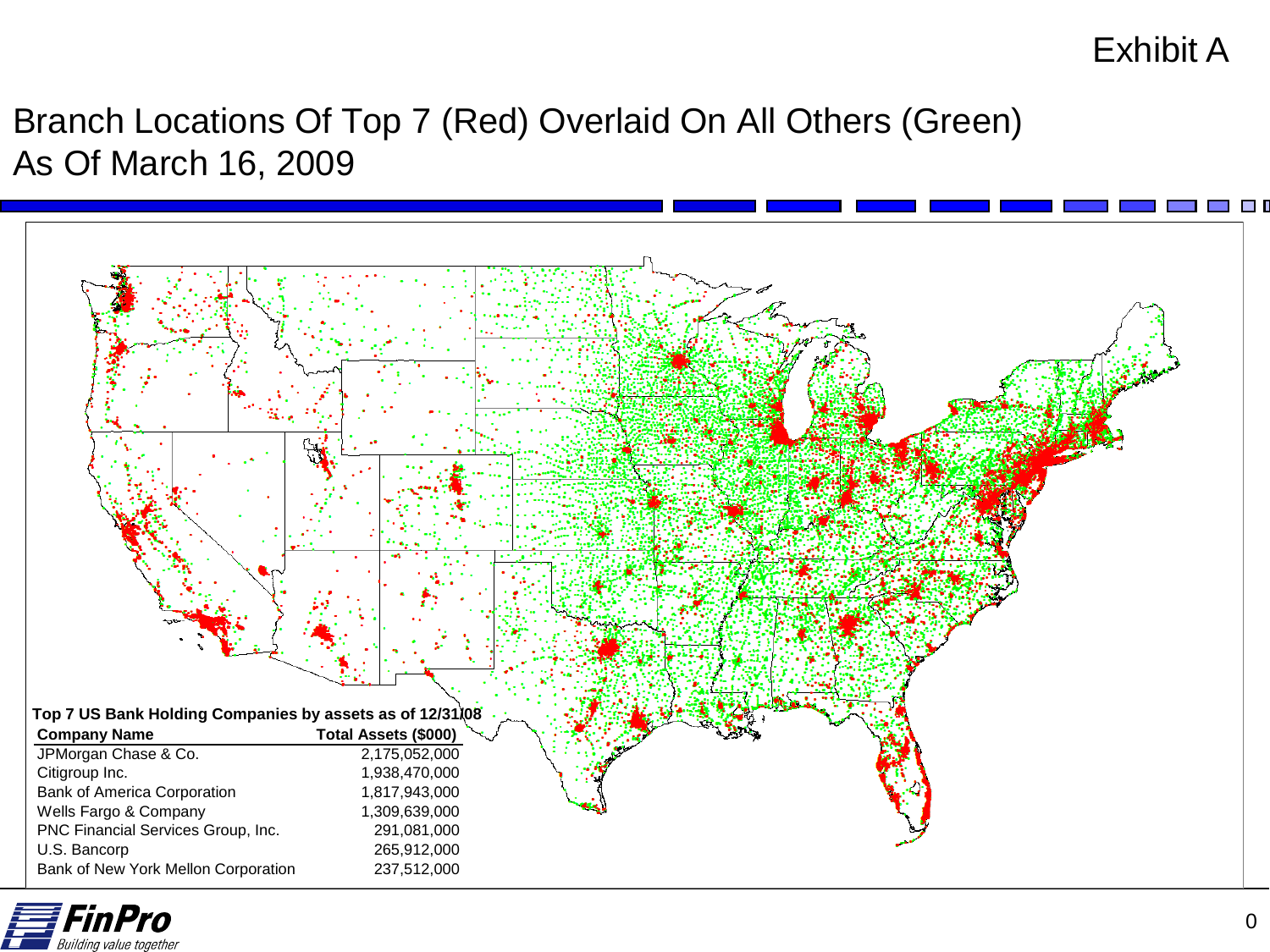### **STATES MOVE AGGRESSIVELY TO IMPLEMENT SAFE ACT AND IMPROVE MORTGAGE SUPERVISION**

Title V of P.L. 110-289, the *Secure and Fair Enforcement for Mortgage Licensing Act of 2008* ("SAFE Act"), was passed on July 30, 2008. The SAFE Act gave states one year to pass legislation requiring the licensure of mortgage loan originators according to national standards and the participation of state agencies on the Nationwide Mortgage Licensing System and Registry (NMLS).

States have moved in an unprecedented manner in just **ONE YEAR** to accomplish the following:

#### *Legislation*

- **49 states** and the District of Columbia have enacted or introduced legislation implementing the SAFE Act.
	- o 46 states and the District of Columbia have already *passed* legislation, and
	- o 3 states and Puerto Rico and the Virgin Islands have *legislation pending* in legislatures that are still in session.
- **All** legislation enacted to date includes standardized definitions, national pre-licensure and continuing education and testing requirements, and criminal background standards for mortgage loan originators as contained in the SAFE Act.
- **Virtually all of the** legislation enacted to date includes a robust set of prohibited acts and practices to protect consumers as promoted in the CSBS/AARMR Model State Law.
- **Uniformity in mortgage regulation** has been fostered and driven by enactment of the SAFE Act as the 50 existing state licensing laws are revised in a nationally consistent manner to establish standardized licensing applications, processes and practices.

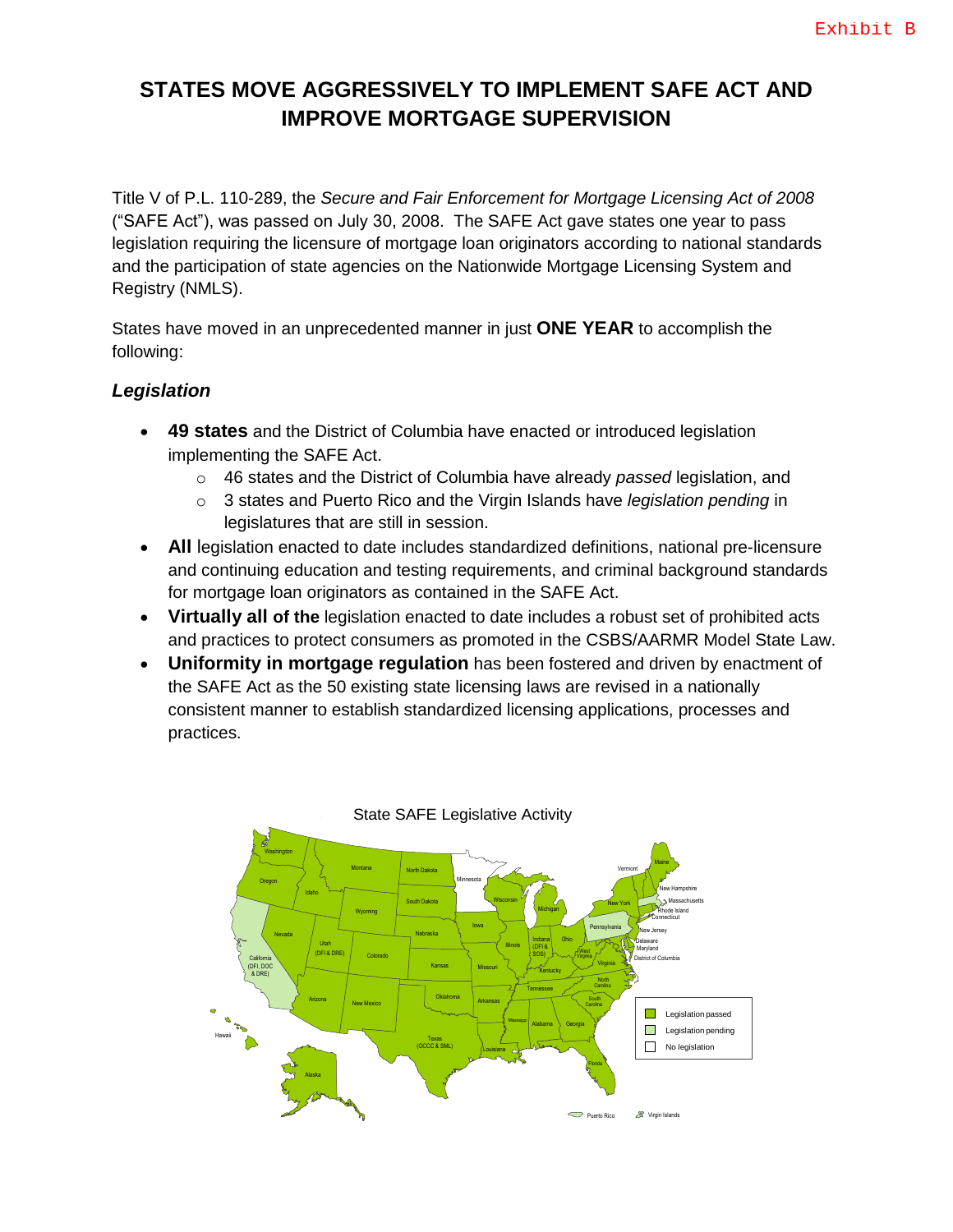### *Participation in NMLS*

- **26 states** and territories are already participating on the Nationwide Mortgage Licensing System.
	- o 7 more states and territories (for a total of 33) are scheduled to participate in 2009.
	- o 13 more states and territories (for a total of 46) are scheduled to participate in January 2010.
- **90% of states** are scheduled to be participating in NMLS by January 2010, just two years after launch of the system.



### *Testing and Education Standards*

- NMLS developed the psychometrically valid SAFE Mortgage Loan Originator Test, with the national component of the test available for all state licensed mortgage loan originators on July 30, 2009.
- NMLS developed eleven SAFE state component tests that will be available on July 30, 2009. Remaining state tests will be rolled out on a quarterly basis over the next year.
- NMLS developed policy and procedures for approving course providers to offer prelicensure and continuing education according to national standards.
- Since accepting applications from providers starting June 22, 2009, NMLS has approved 20 course providers and is processing applications from 30 more.
- $\bullet$  By September 1<sup>st</sup>, NMLS approved courses will be available for MLOs across the country.

### *Coordinated Licensing of Companies and Mortgage Loan Originators*

- **66,469 mortgage loan originators** in 26 states and territories have been issued a NMLS unique identifier and are being tracked in the system.
- **11,459 mortgage broker and lender companies** in 26 states and territories have also received an NMLS unique identifier and are being tracked in the system.



More information about state efforts to implement the SAFE Act and improve supervision can be found on the CSBS website at [www.csbs.org](http://www.csbs.org/).

More information about the Nationwide Mortgage Licensing System and Registry (NMLS) can be found at <http://www.stateregulatoryregistry.org/NMLS>.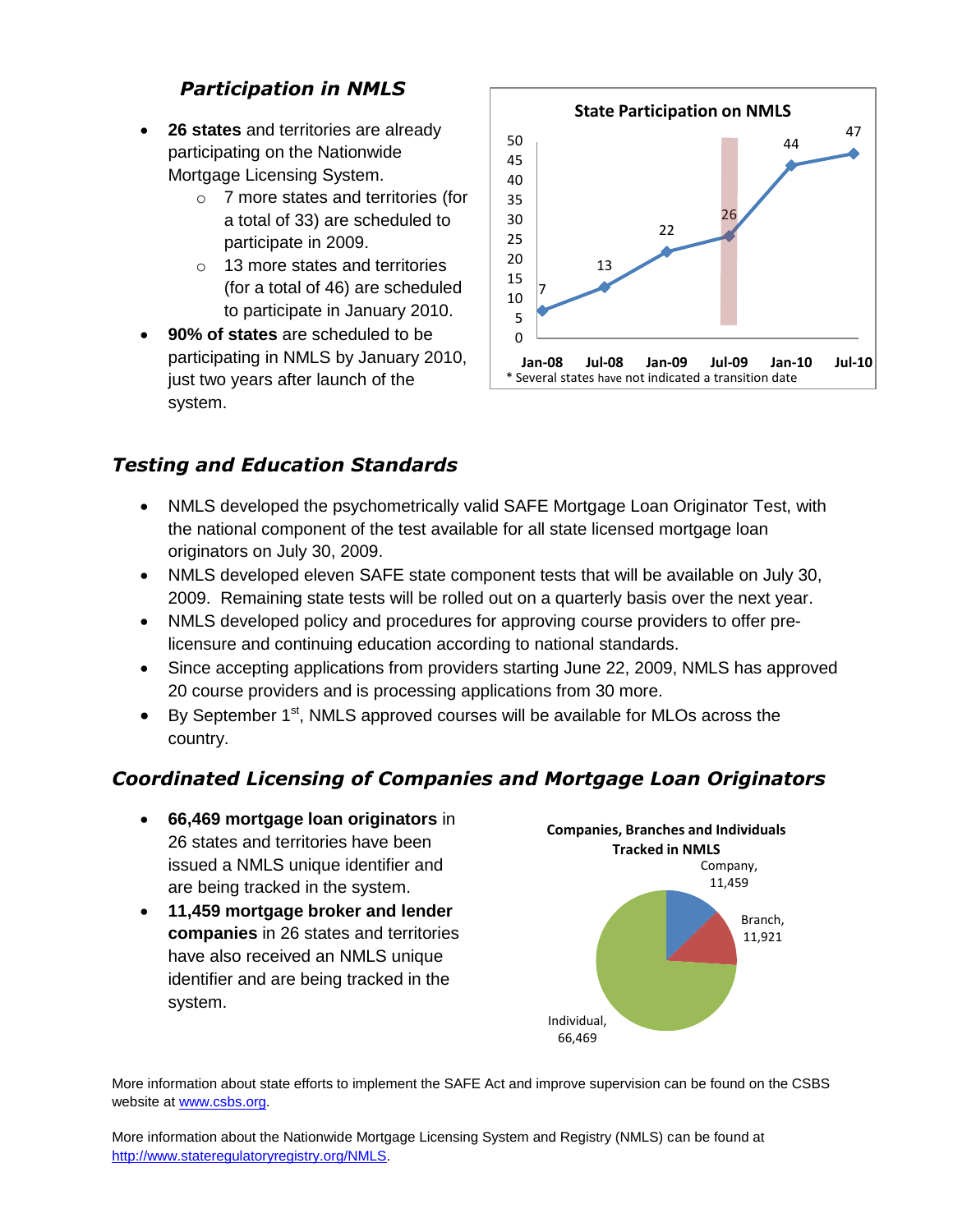

# Consumer Protection – Proposed State‐Federal Authorities

|                                                     | <b>CFPA</b>                                                                                                                                     | <b>Federal Banking</b><br><b>Supervisor(s)</b> | <b>Federal</b><br><b>Reserve/FDIC</b> | <b>State Regulators</b>                                                  | <b>State Attorneys</b><br><b>General</b>                  |
|-----------------------------------------------------|-------------------------------------------------------------------------------------------------------------------------------------------------|------------------------------------------------|---------------------------------------|--------------------------------------------------------------------------|-----------------------------------------------------------|
| Rulemaking<br>Authority                             | <b>Exclusive federal</b><br>rulemaking - with<br>required<br>consultation with<br>state regulators --<br>over: NCD<br><b>SCD</b><br><b>SLND</b> |                                                |                                       | More protective<br>rules for:<br><b>NCD</b><br><b>SCD</b><br><b>SLND</b> |                                                           |
| Examination<br>Authority-<br>Primary                | No primary exam<br>authority, but broad<br>information and<br>data gathering <sup>1</sup>                                                       | NCD <sup>‡</sup>                               | $SCD2$ #                              | SCD <sup>‡</sup><br>SLND <sup>‡</sup>                                    |                                                           |
| Enforcement<br>Authority-<br>Primary/<br>Concurrent |                                                                                                                                                 | NCD <sup>‡</sup>                               | SCD <sup>‡</sup>                      | SCD <sup>‡</sup><br>SLND <sup>‡</sup>                                    | NCD‡ (per Cuomo)<br>SCD <sup>‡</sup><br>SLND <sup>‡</sup> |
| Back-up $1$<br>Enforcement and<br>Examination       | <b>NCD</b><br><b>SCD</b><br><b>SLND</b>                                                                                                         |                                                |                                       |                                                                          |                                                           |

- Legend:  $\ddagger$  -- Denotes existing authority
	- NCD Nationally‐Chartered Depository Institution
	- SCD State‐Chartered Depository Institution
	- SLND State‐Licensed Non‐Depository Institution
- Notes: 1. Back‐up enforcement driven by data and consumer complaints.
	- 2. States can apply for exemption based on state supervision and examinations.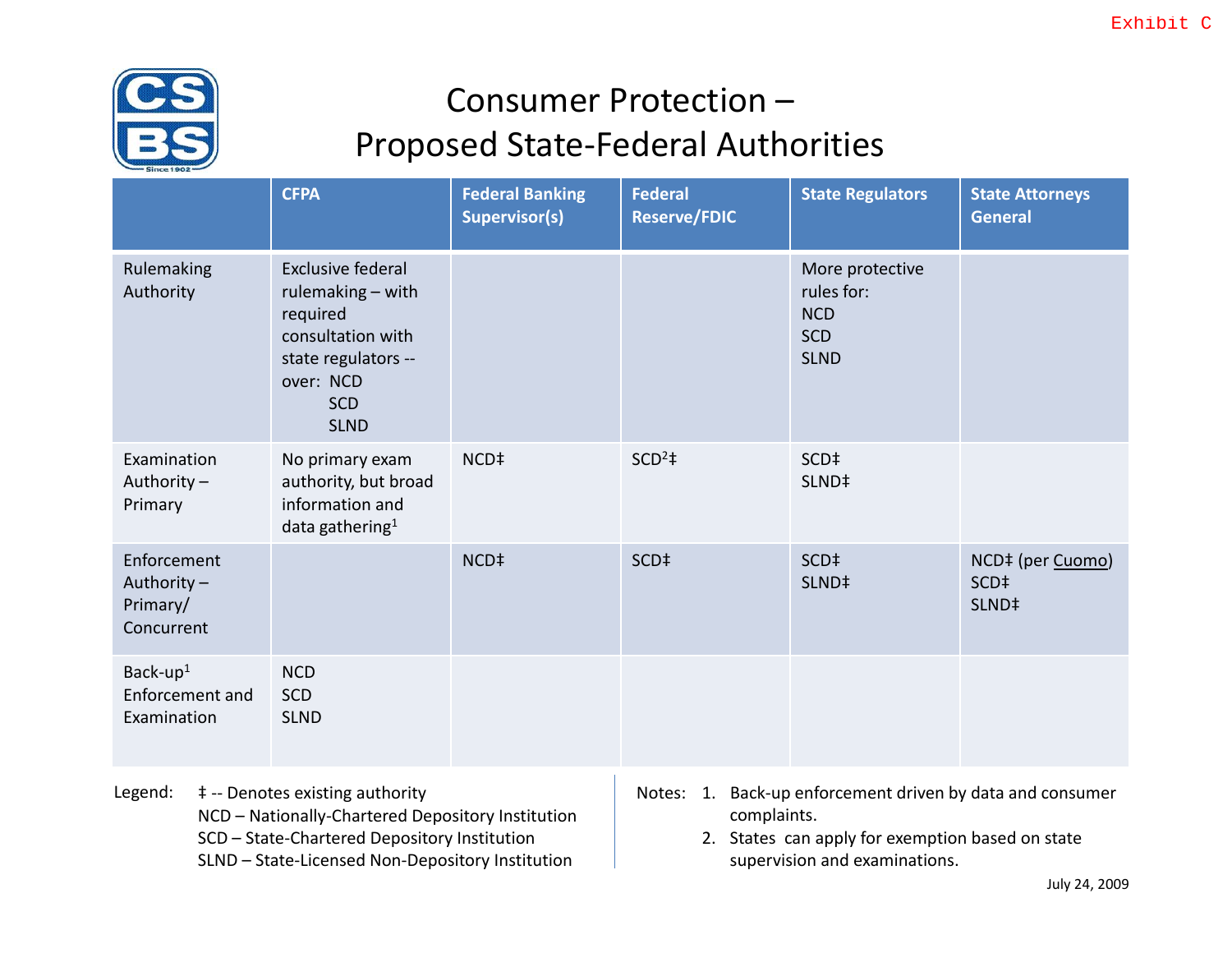





May 18, 2009

The Honorable Christopher J. Dodd The Honorable Richard Shelby Chairman Ranking Member Senate Committee on Banking, Senate Committee on Banking, Housing and Urban Affairs **Housing and Urban Affairs** 534 Dirksen Senate Office Building 534 Dirksen Senate Office Building Washington, DC 20510 Washington, DC 20510

The Honorable Barney Frank The Honorable Spencer Bachus Chairman Ranking Member 2129 Rayburn House Office Building 2129 Rayburn House Office Building Washington, DC 20515 Washington, DC 20515

House Committee on Financial Services House Committee on Financial Services

Dear Chairmen Dodd and Frank, and Ranking Members Shelby and Bachus:

The Conference of State Bank Supervisors (CSBS), the National Association of Insurance Commissioners (NAIC) and the North American Securities Administrators Association (NASAA) have each proposed principles for financial services regulatory reform that we believe will help guide the ongoing policy debate over the changes necessary to strengthen the nation's financial services regulatory structure. The unique experiences of state regulators on the front lines of consumer and investor protection provide the basis for our suggestions. Any regulatory reform measure must recognize the importance of ground level detection and policy sensitivity. These are critical characteristics of state regulation and necessary components of an effective financial regulatory structure.

At this time, we want to address one particular issue that has received considerable attention from your Committees in recent months – identifying and managing systemic risk in our financial markets. We encourage you to consider several basic recommendations from state banking, insurance and securities regulators as you reflect upon structural methodologies to address this challenge. After analyzing a number of strategies, we have concluded that the responsibility of identifying and managing systemic risk should not be assigned to a single agency but should be carried out by a council made up of state and federal regulators. We believe this approach holds the greatest promise of success in evaluating and controlling systemic risk in the marketplace because it will formalize regulatory cooperation and communication among state and federal regulators that oversee our financially intertwined markets.

**Membership.** The systemic risk council should include representatives from all federal and state banking, insurance and securities regulators. This holistic approach is effective and efficient. It creates a body with access to all relevant information regarding the accumulation of risk in our financial system, and it draws upon the existing expertise and proficiency of